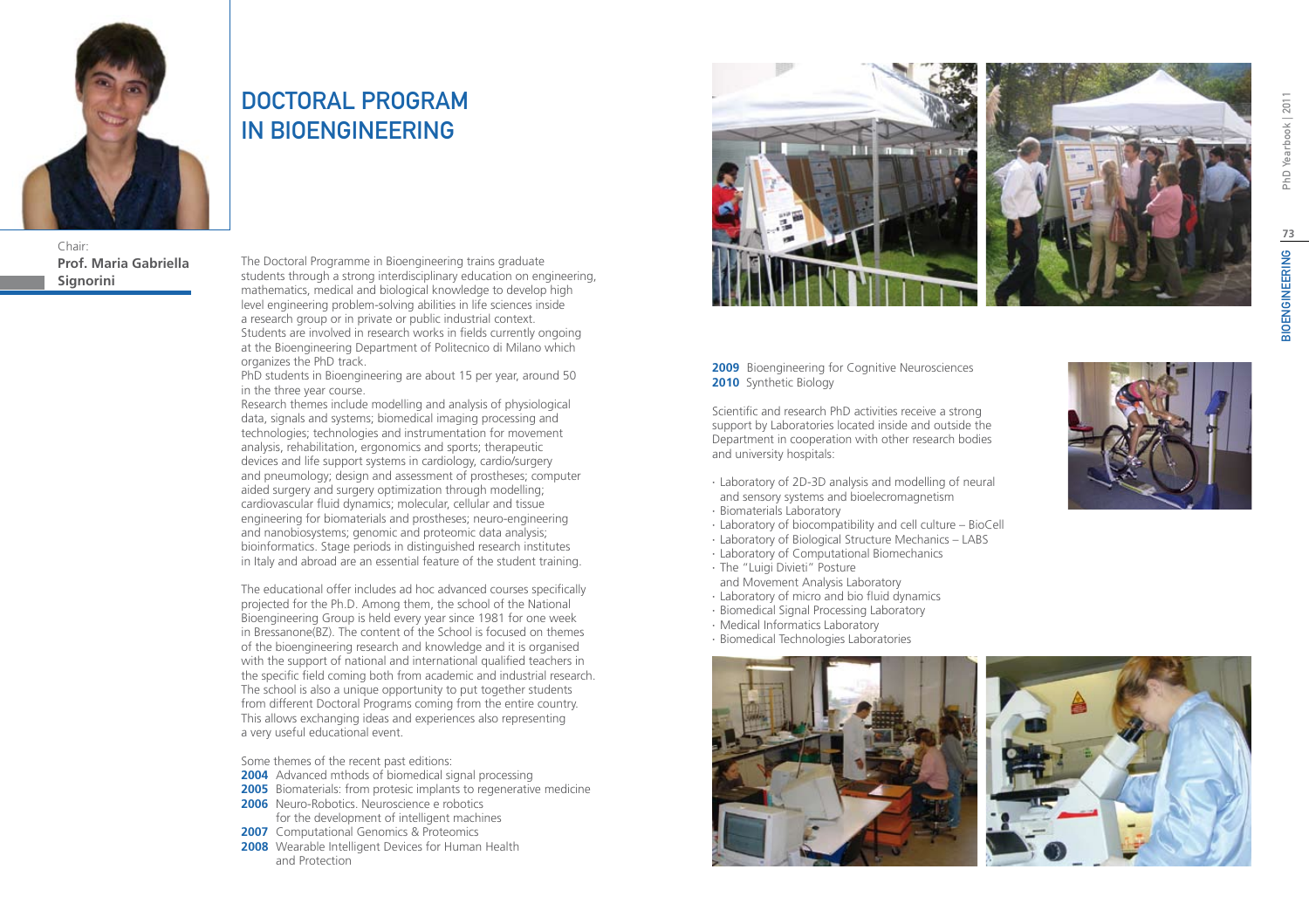The PhD in Bioengineering has an Advisory Board which has in charge all the student activities

The External Reference Committee is a fundamental link toward the industrial research, the clinical applications with an european and international perspective.

The interest toward the activities of the Ph.D in Bioengineering is demonstrated also by the external financing of 3 years PhD Fellowships. Some recent supporters, besides the Bioengineering Department, of our PhD are are listed in the advisory board.

In 2010 new PhD positions as **Executive PhD**'s have been created. They consist of a special PhD path organized in 4 years and dedicated to PhD candidates that already work in a company/society. The Bioengineering PhD opened 3 positions in 2010 (Fraunhofer Institute, Erlangen, Germany; Istituti Ortopedici Rizzoli, Bologna; SKE S.r.l. Milano) and in 2011

| <b>ADVISORY BOARD</b> |  |
|-----------------------|--|
|                       |  |

Prof. Paolo Francescon (Direttore U. O. Fisica Sanitaria, Ospedale S. Bortolo, Dipartimento di Neuroscienze, Vicenza, Italy)

Dott. Emanuele Gatti (Fresenius Medical Care, Bad Homburg, Germany)

Prof. Ferdinando Grandori (Head Istituto Ingegneria Biomedica CNR, Milano, Italy)

Prof. Antonio Malgaroli, Università Vita-Salute San Raffaele (Head of Molecular and Cellular Physiology Lab, Milano, Italy)

Dott. Carlo Mambretti (ASSOBIOMEDICA, Milano)

Dr. Ivan Martin (Head of Laboratory, University Hospital Basel, Institute for Surgical Research and Hospital Management, Basel - Switzerland)

|                           | DOCTORAL PROGRAM BOARD |                             |
|---------------------------|------------------------|-----------------------------|
| Maria Gabriella Signorini | Giancarlo Ferrigno     | Paolo Ravazzani             |
| Giuseppe Baselli          | Roberto Fumero         | Giovanna Rizzo              |
| Anna Maria Bianchi        | Sara Mantero           | Giorgio Cesare Santambrogio |
| Emanuele Biondi           | Antonio Pedotti        | Alberto Redaelli            |
| Sergio Cerutti            | Riccardo Pietrabissa   | Maria Cristina Tanzi        |
| Gabriele Dubini           | Francesco Pinciroli    |                             |

### Scholarship Sponsors

Fondation Leducq, France

Fondazione MEDEA – Bosisio Parini

Fresenius Medical Care, Italy

IRCCS Fondazione Don Carlo Gnocchi, Milano

IRCCS San Raffaele, Milano, Italy

Istituto di Ingegneria Biomedica ISIB e Istituto di Tecnologie Industriali e Automazione ITIA, CNR, Milano

ITN Marie Curie MeDDiCA Project EU

Stazione Sperimentale per la Seta, Milano

Sorin Group Italia S.p.A., Saluggia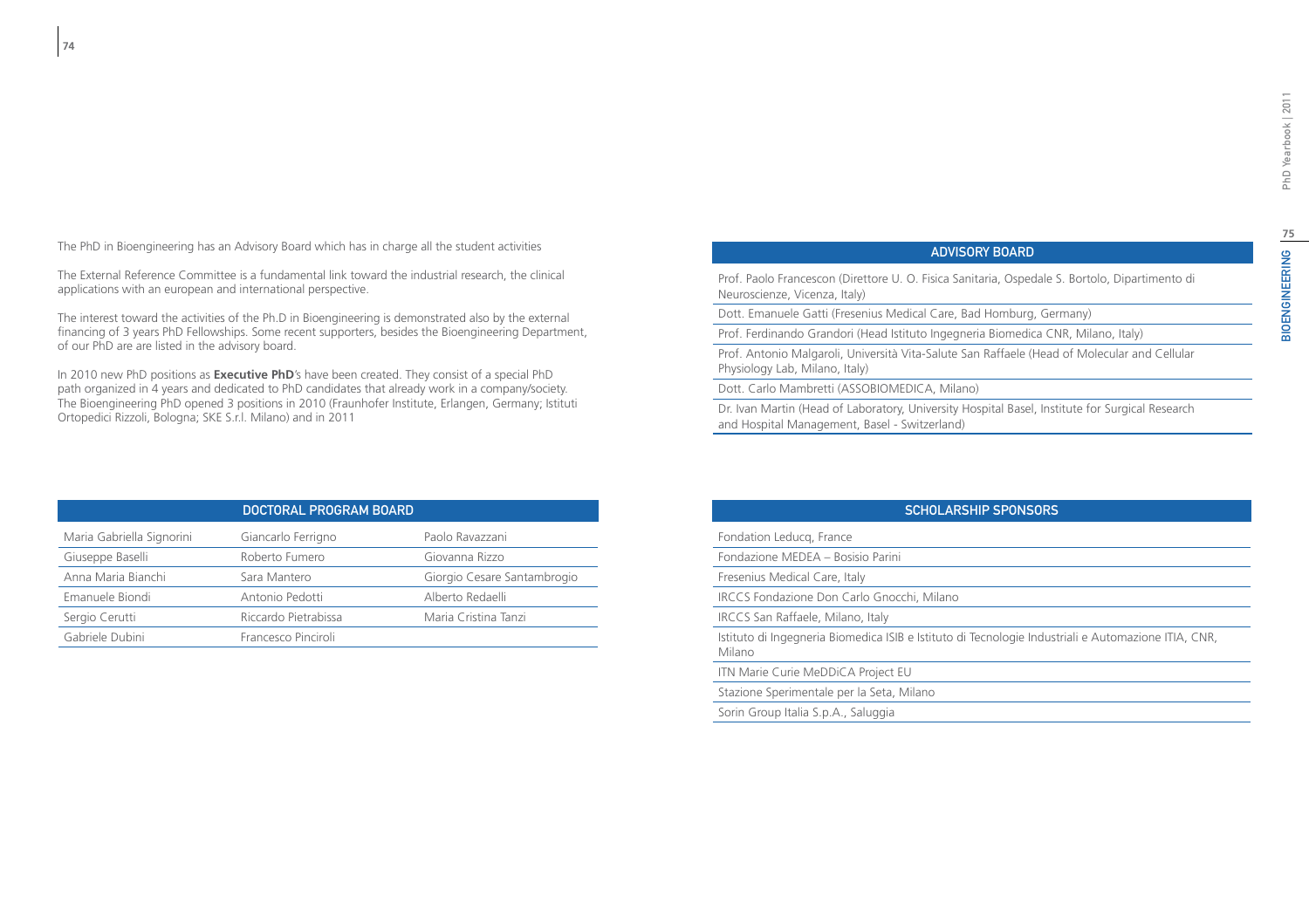# CYCLING INDUCED BY ELECTRICAL STIMULATION. a sensorized cycle-ergometer to evaluate motor recovery and provide interventions for post-stroke lower limb rehabilitation

# **Emilia Ambrosini**

Hemiparesis is a partial loss of motor function of one side of the body, mainly provoked by stroke, which ranks as the leading cause of longterm disability. The recovery of walking ability is the main goal of post-stroke lower limb rehabilitation. However, specific treatments for gait are limited, requiring extensive assistance for subjects with unstable balance and muscle weakness. Within this context, the main goal of the thesis is to enhance post-stroke lower limb rehabilitation by developing innovative treatments for the restoration of locomotion and by defining new assessment tools to quantify deficits and motor recovery. Pedaling has been chosen as the targeted motor task to define interventions aimed at the recovery of locomotion. Two rehabilitative methods, investigating different ingredients of the motor relearning process, have been proposed: a cycling training induced by Functional Electrical Stimulation (FES), and a biofeedback (BF) cycling training. Concerning the first method, a double-blind randomized controlled trial was carried out to evaluate whether FEScycling is an effective training in improving motor functions and walking ability on postacute hemiparetic patients. 35 patients were recruited and

randomized to receive FEScycling or placebo FES-cycling. The 4-week treatment consisted of 20 sessions lasting 25 minutes each. Outcome measures were the Motricity Index (MI) and gait speed. Participants were assessed before, after training, and at 3- to 5-month followup visits. Repeated-measures ANOVA revealed significant increases in both outcome measures after training and at follow-up assessments for FES-treated patients (see Table 1). No outcome measures demonstrated significant improvements after training in the placebo group. A main effect favoring FES-treated patients was demonstrated by repeated-measures ANCOVA for MI. The study demonstrated that FES-cycling training significantly improves lower extremity motor functions and accelerates the recovery of locomotion in postacute hemiparetic patients, providing a first clinical evidence about a carry-over effect from pedaling to locomotion. To investigate the effect of patients' involvement in the therapy, a BF cycling training was proposed and tested on 3 chronic stroke patients. The training consisted of a 2-week treatment of 6 sessions. A visual BF helped the patients in maintaining a symmetrical contribution of the legs during pedaling. Participants were



#### **1. Experimental setup of the symmetry controller for FES-cycling (PW: pulse width; A: amplitude; W: FES-induced work; Q: quadriceps; H: hamstrings; R: right; L: left).**

assessed before, after training and at follow-up (one week after treatment). Outcome measures were the pedaling unbalance (*U*) and a gait symmetry index (ie, the ratio between stance time in percentage of stride time computed for each leg). An intra-subject statistical analysis showed that all patients significantly decreased *U* after treatment and maintained a significant improvement with respect to baseline at follow-up (see Table 2). The intervention improved also gait symmetry in one subject. The study demonstrated that the treatment is feasible and may be effective in translating progresses from pedaling to locomotion. Naturally, a larger and controlled study is needed to confirm these results.

The final outcome of the thesis

consists of a device able to provide different rehabilitation treatments, to assess motor recovery, and to help the physicians in choosing the optimal treatment for each patient. Starting from a preexisting cycle-ergometer customized to measure the torque signals produced at the crank arms during pedaling, the proposed interventions (FEScycling and BF cycling training) have been integrated on the same setup. This ergometer has been used also as a starting point for the definition of an automatic procedure to identify the stimulation parameters required for the application of FES-cycling every session on each patient. This procedure permits both to reduce the time needed for setting-up the training and to optimize the training performance, thereby having a potential impact on the clinical application of FEScycling.

Besides, the system has been enriched by a symmetry controller for FES-cycling that makes the training more specific for hemiparetic patients, being the recovery of motor symmetry a crucial aspect of post-stroke lower limb rehabilitation. This control system adjusts the stimulation parameters (pulse width and amplitude) delivered to both quadriceps and hamstrings in order to guarantee a symmetrical pedaling in terms of mechanical works produced at the pedals. Figure 1 shows the experimental setup. Preliminary trials on healthy volunteers and hemiparetic patients were performed to validate its operation.

Finally, the system can be used as a tool to assess patients'

performance during pedaling, providing useful information both at the beginning (to choose the optimal treatment) and at the end (to evaluate progresses) of a rehabilitation program. The resulting device, thanks to its flexibility, ease of use, and low cost, could have a strong impact on post-stroke lower limb rehabilitation. With the proposed interventions, the entire range of mildly to severely affected patients should be able

to perform intensive and taskspecific exercises characterized by active, repetitive movements. Moreover, the safety of the cycling movement, which does not require the constant supervision of a therapist, and the already listed features make the system an interesting option for the home rehabilitation of hemiparetic patients.

|           | <b>GROUP</b> | PRE*         | POST*        | FOLLOW-UP* | P <sup>+</sup> | P      |
|-----------|--------------|--------------|--------------|------------|----------------|--------|
| MI        | Placebo      | 45 (34)      | 55 (29)      | 63 (25)    | ş              | < 0.01 |
|           | <b>FES</b>   | 39 (26)      | 69 (29)      | 79 (24)    | $\pm$ §        |        |
|           | Placebo      | 0.1<br>(0.2) | 0.3<br>(0.3) | 0.5(0.5)   | ş              |        |
| <b>GS</b> | <b>FES</b>   | 0.1<br>(0.2) | 0.4<br>(0.3) | 0.6(0.3)   | $\pm$ §        | 0.34   |

#### **Table 1. Comparisons of pre-, post-training and follow-up outcome measures (FES-cycling study)**

MI: Motricity Index; GS: gait speed (m/s) \*Mean(Standard Deviation) †*P*: Significance level of repeated-measures ANOVA ‡ significant difference between Pre and Post + significant difference between Post and Follow-Up § significant difference between Pre and Follow-Up ║*P*: Significance level of repeated-measures ANCOVA (baseline as covariate)

|                                 |           | PRE*      | POST <sup>*</sup> | FOLLOW-UP*             | P-VALUE+               |
|---------------------------------|-----------|-----------|-------------------|------------------------|------------------------|
| $U(\% )$<br>S <sub>1</sub>      |           | 32(8)     | 25(10)            | 18(7)                  | < 0.01<br>$+ +$ §      |
| <b>ST</b>                       |           | 0.9(0.04) | 0.9(0.03)         | 0.9(0.04)              | 0.32                   |
| U(% )<br><b>S2</b><br><b>ST</b> | 45(8)     | 29(13)    | 40 (14)           | < 0.01<br>$+ +$ §      |                        |
|                                 | 0.6(0.05) | 0.7(0.03) | 0.8(0.05)         | < 0.01<br>$\ddagger$ § |                        |
| S <sub>3</sub><br><b>ST</b>     | $U(\% )$  | 38(9)     | 12(10)            | 14(10)                 | < 0.01<br>$\ddagger$ § |
|                                 |           | 0.8(0.04) | 0.9(0.05)         | 0.8(0.07)              | 0.15                   |

#### **Table 2. Comparisons of pre-, post-training and follow-up outcome measures (BF cycling study)**

U: pedaling unbalance; ST: gait symmetry index \* Mean (Standard Deviation) † P: Significance level of repeated-measures ANOVA

‡ significant difference between Pre and Post + significant difference between Post and Follow-Up

§ significant difference between Pre and Follow-Up

PhD Yearbook | 2011 BIOENGINEERING PhD Yearbook | 2011 **77**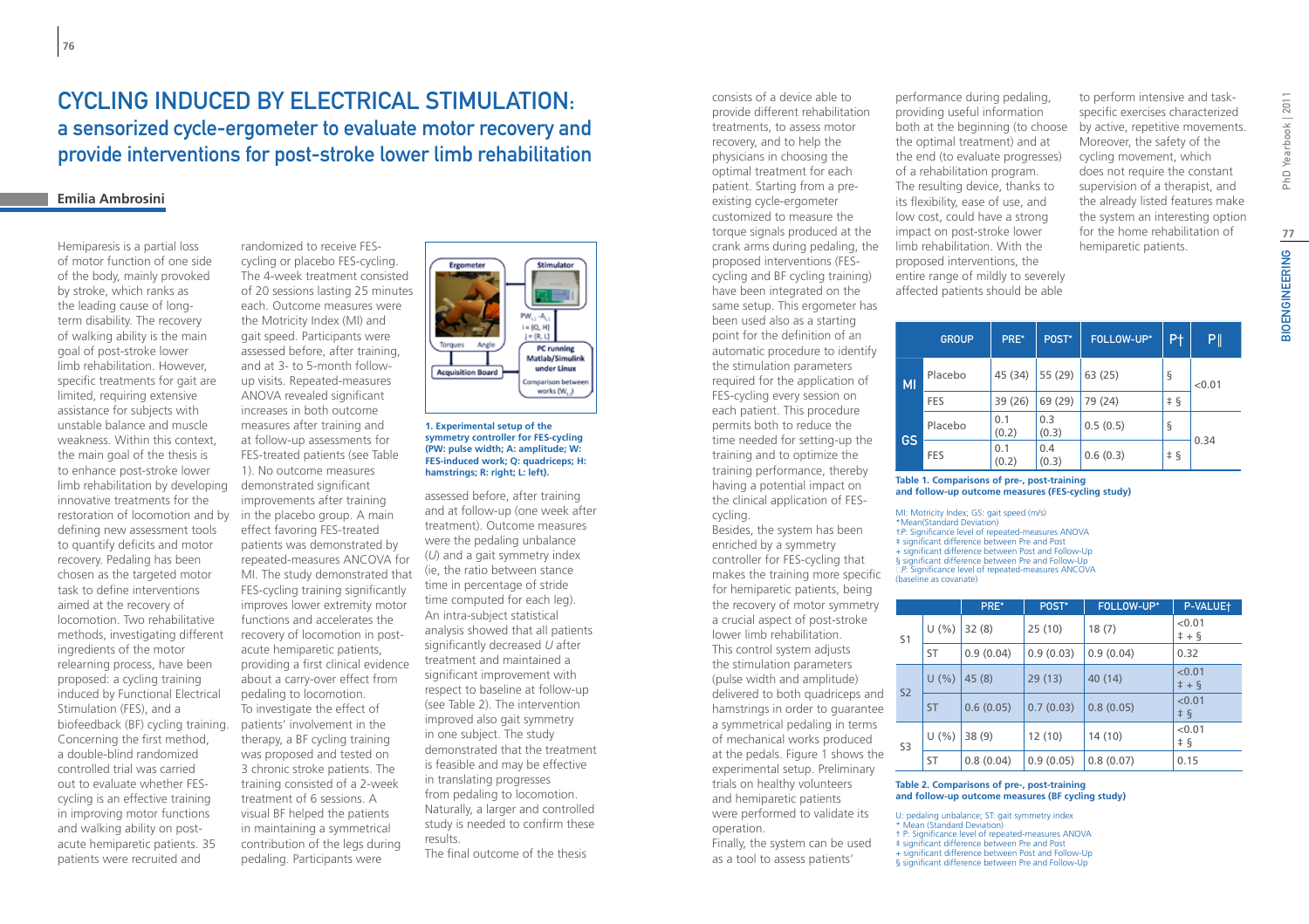# Microdevices for High-Throughput Cellular Adhesion Assays

### **Elena Bianchi**

**78**

The essential role of leukocytes in inflammation and the knowledge of their adhesion cascade are crucial study areas in developing methods to control inflammation by modulating or blocking leukocyte adhesion to the endothelium. A defective leukocyte functionality often results in a decreased capacity for an inflammatory response or, on the opposite, in a chronic inflammation status. Development of antiinflammatory drugs is based on the research on inflammation and in vitro model systems are the main tools used to mimic chemotactic gradients and the perform assays under flow condition.

A high-throughput approach can improve results in this field, enabling very rapid, intelligent, parallel experimentations, and increasing productivity by orders of magnitude over traditional approach. High-Throughput screening is an experimental scientific approach, to quickly conduct multiple biochemical, genetic or pharmacological tests. Active compounds, antibodies or genes, which modulate a particular biomolecular pathway, can be identified reducing time to result, the impact of the operator and of the variability of multiple samples on the final results of the assay. Parallelization is a fundamental stone of high-throughput

analyses although, in order to maximize the benefits that a high-throughput platform provides, the biological response must also be assessed in a highthroughput manner: advances in software and electronic systems are fundamental to acquire, deal with and interpret the huge amount of data generated for each assay.

In this context a device for parallel leukocytes adhesion assays under flow condition was proposed and designed. Two microdevices dedicated to high-throughput biological analyses were considered, designed and studied: a multiple parallel flow-chamber for cellular adhesion and a microsensor to detect presence and adhesion of cells in a test chamber. A multiple flowchamber microdevice was designed to contribute to the study of leukocytes adhesion and extravasation process through a membrane, one of the most interesting phenomena to observe for in vitro studies of the mechanisms ruling the inflammatory reaction. Such studies are usually performed in a parallel flow-chamber, where cells, forced to flow in suspension, are free to interact with a specifically coated surface. The aim of this study is the design of a high-throughput microdevice oriented to improve the efficiency and the efficacy of



#### **1. Fluid dynamics inside a test chamber. Left: sketch of the chamber and velocity plot on the middle vertical plane. Right: wall shear stress on the adhesion membrane.**

shear dependent adhesion and transmigration assays. The considered microfluidic device is made of two main superimposed parts (40 x 15 x 0:7 mm, 45 x 15 x 0:7 mm). The two glass parts are aligned and constricted one on the other by means of a custom made PEEK (Polyether ether ketone)-steal holder. It consists of several parallel flow-chamber, three groups of three. Each chamber shows a flow-

section area of 1,5 mm width and 0,05 mm of thickness for 3 mm of length. The bottom glass part of the device includes wells interconnected by microchannels: all the wells face a corresponding chamber in the upper layer.

Two glass parts are combined in a micro-fabricated glass device and completed with a





### **2. Technological mask for the microfabrication of the sensors**

PDMS gasket and a polymeric membrane. The design is intended to save cell culture medium and reagents involved in a standard assay: using a flow rate of 450-600 ml/min, three high efficiency tests can be performed at the same time on the same device, each corresponding to a different level of wall shear stress and obtaining for each one a triplicated result. Resistive downstream channels, fixing the distribution of flow rate among the three test chamber groups, were dimensioned considering the pressure drop across the three total pathways from inlet to outlet.

Numerical fluid dynamic simulations have been carried out to improve the design (Figure 1) and experimental microPIV analyses have been performed to evaluate the local fluid dynamics in the test

#### **3. Several distribution of cells adhered to an interdigitated sensor: on the right the impedance variation due to the presence different concentration of cells on the sensor**

chamber and the distribution of flow rate among the chambers of each group: mechanical stimulus on the cells was found to be homogeneous on the adhesion membrane. In order to obtain a highthroughput read out of cell adhesion inside the chambers, two different impedance spectroscopy systems of microelectrodes have been evaluated to be alternatively integrated into the device. Both the systems, a Ti-Au interdigitated based sensor system or a Ti-Pt- facing electrodes system, have been evaluated by numerical analyses. The Ti-Au interdigitated based sensor system was micro-fabricated (Figure 2) and experimentally tested (Figure 3). Test of cellular adhesion detection by means of impedance measurements were carried out. Impedance

measurements in presence of cells were performed under the microscope: images of the electrodes were acquired and the number of cells on the sensor was estimated and assigned to each related impedance measurement. Results suggest that the microdevice can improve the efficiency of the techniques and the reliability of the data commonly obtained with adhesion and transmigration assays.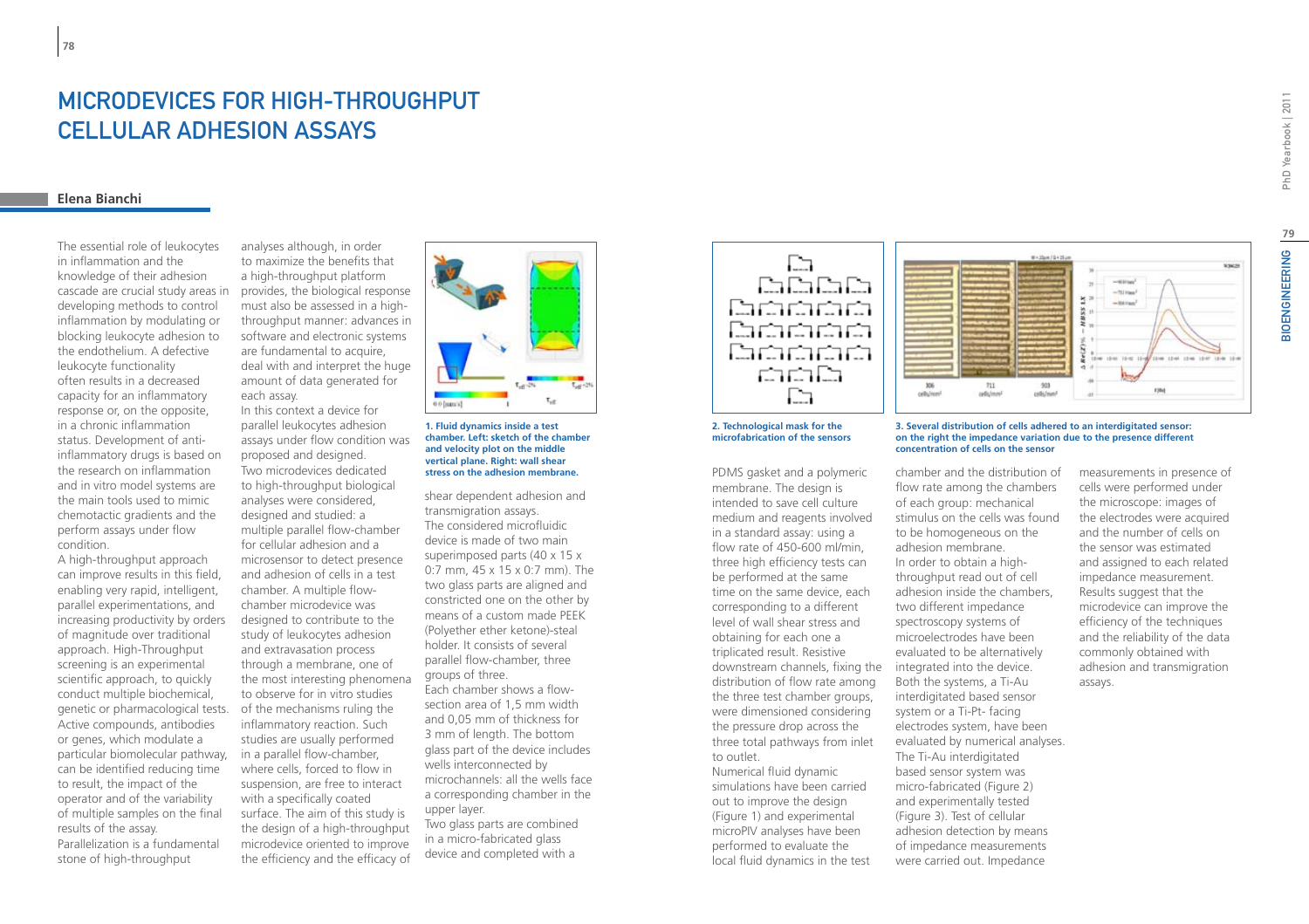# INVESTIGATIONS ON PHYSIOI OGICAL AND pathological sensory-motor control From biomechanics to brain functional imaging

# **Claudia Casellato**

Motor behavior describes how the body moves during a motor task, reflecting the combined action of the neural circuits that control movement and the mechanical properties of the body. Since the huge amount of involved factors, the inference of neuromotor mechanisms underlying voluntary movements is very complex. A way to face this multiple-level investigation is to search for relationships between the produced movement and the neural substrates' mechanisms; they can be pointed out by comparing motor output in standard conditions and in presence of known alterations affecting motor control, such as a microgravity context or CNS dysfunctions. In this dissertation the following main experimental paradigms are contextualized into such scientific framework: the weightlessness environment, short-term and long-term, and the dystonic movement disorder. The approach of this work is primarily based on biomechanical analyses in healthy and neuropathological conditions. In a second step, brain functional imaging techniques are integrated in the attempt to define the neural correlates of the main processes involved in motor control and adaptation.

Moving in 0G environment means dealing with different

mechanical constraints and altered sensorial information. Thus, the whole body reaching movement appears to be a perfect task to be studied to better understand the effect of weightlessness on CNS motor activity. We thus set out to analyze the movements of 12 standing subjects reaching for a target in front of them beyond arm's length in normal conditions and in transient weightlessness (parabolic flights). We used biomechanical modeling to compute focalrelevant and postural-relevant variables, synergism levels and torques estimation by inverse dynamic method (Fig.1). It was shown that our brain learns different internal models for a variety of contexts and they are organized in a parallel control architecture. The persistence of a high joint coupling found in weightlessness These preliminary results reinforces the idea that joint covariation is a neural constraint in controlling multi-segment movements, mirroring the need of reducing the motor system redundancy. In terms of motor planning criteria, inverse dynamic analyses pointed out that the motor strategy selection process uses optimality criteria linked to the minimization of the interaction torque. To confirm or neglect these assumptions in a long-term motor learning,



**1. Top: parabolic flight technique for transient microgravity andthe whole body reaching protocol. Bottom: resultsfrom the biomechanical analyses (median among subjects). Movementduration (a), focal path (b),final position of Center of Mass along x-axis, % of Base of Support (c). NG= NormoGravity. P1:P7 = 0G Parabolas**

we acquired similar protocols performed by two astronauts along space missions onboard the International Space Station, by the motion capture system ELITE-S2, ad-hoc developed. confirmed the hypothesis of a parallel modality of movement and posture coordination and the dynamic interaction torque as an element controlled by the movement planning mechanism to enhance the motion controllability. Dystonia is a movement disorder

which represents a valuable model for understanding the role of basal ganglia circuits in normal motor control and their disruption in disease. We thus carried out a clinical study comparing 15 children with genetic dystonias and 9 agematched controls.

The experimental acquisitions were focused on synchronized measures of kinematics and EMGs, during reaching and handwriting motor tasks. The findings support the hypothesis of a dysfunction at both direct and indirect pathways of basal ganglia, with an involvement (Fig.2). An ongoing study is now evaluating the motor adaptation in dystonia during upper limb protocols under force-field modifications.

Correlating the features of the actual executed movement with the associated cortical activations can represent a methodological approach useful to directly measure two levels of neuromotor control mechanisms. Thus, we have explored a new set-up combining fMRI with a motion capture system. Blockdesign movement protocols

also of coordination mechanisms activation maps with respect to were recorded by the motion system cameras mounted within the MR room, along with fMRI acquisitions in healthy and hemiparetic subjects. The integrated measurement were reliable. The introduction of the kinematic regressor, which represents the actual executed movement, into the design matrix, besides the stimulus, leads to more consistent the standard analysis, allowing to better distinguish, especially during motor recovery, what is due to neural plasticity and what is due directly to the movement performance, quantified by the kinematic recordings (Fig.3). These studies represent valuable experimental paradigms and methodological approaches that could contribute to infer theories on neural control mechanisms and their adaptation, with possible clinical precious falls-out for neurorehabilitation.



**2. Basal ganglia circuitry (GPi/e = globuspallidus pars interna/esterna; STN = subthalamic nucleus; SNc = substantianigracompacta). Reaching andhandwritingtasks. Resultsfor two exemplificative subjects (control and dystonic); reaching: finger vertical displacement and EMG envelopes of four muscles (Anterior Deltoid, Posterior Deltoid, brachial Biceps, brachial Triceps); writing: kinematics (shoulder, elbow, wrist, pen tip trajectories)**



**3. Simultaneous measurement of kinematics and fMRI. The recorded angle from ankle dorsal- plantarflexion taskwas inserted as regressor into the design matrix, so as to compare the cortical maps from astandard model (only the stimulus, 1st column of design matrix) and adding the actually executed movement parameter (2nd column)**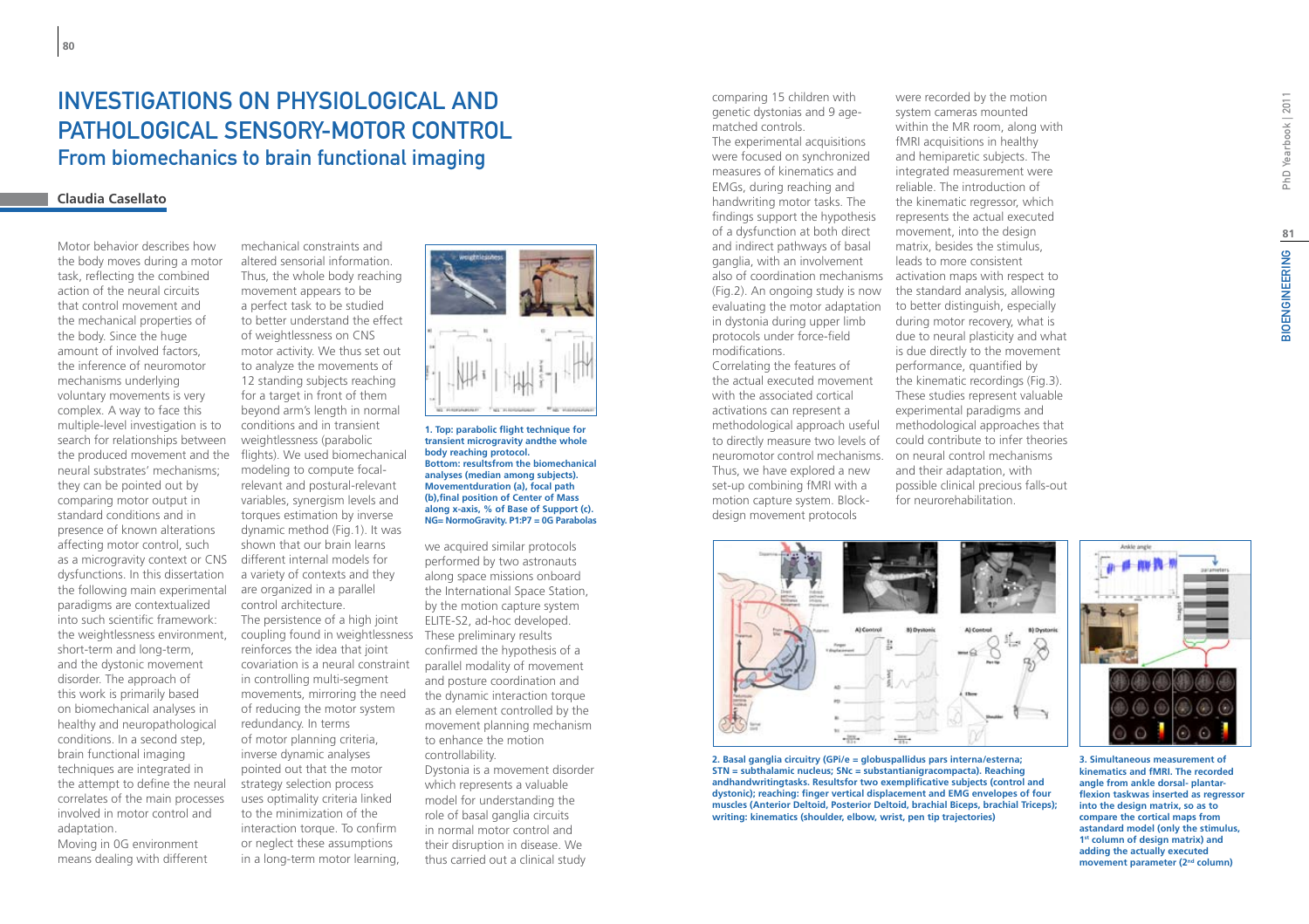# Tomotherapy of Head-and-Neck Cancer

# **Elena Faggiano**

**82**

Modern radiotherapy devices and in particular sophisticated systems as helical Tomotherapy, are able to provide high dose conformity and homogeneity for complex tumor target irradiation simultaneously avoiding proximal organs at risk. In this context the role of imaging has become increasingly important: multimodal image fusion improves the delineation of treatment plans while daily images of the patient acquired before the treatment session enable plan verification and anatomical patient changes individuation. Moreover the availability of patient daily images offers the possibility to extensively analyze anatomical changes of critical organs which may be indicative of compromise organ functionality. In particular, head- and-neck cancer patients may experience significant parotid glandes changes during the course of radiotherapy treatment in terms of parotid glands volume shrinkage and parotid migration towards the midline of the patient. These deformations during radiotherapy, may predict acute and subacute/late parotid toxicity. For this reason the detection of anomalous deformations of parotid glands may be a powerful tool for head-and-neck cancer patients follow-up: an early detection could permit to selectively adapt the treatment in

or, if adaptation is not feasible, to better manage the toxicities and the supportive therapies.

To deeply exploit daily pretreatment images advanced image based methods are more and more often used in this context, as image registration methods and contour propagation methods. Image registration, if rigid, gives an information about patient position error at the time of treatment while, if elastic, gives an information about anatomical modifications occurred to the patient from the moment of planning. Contour propagation from planning image to daily images produces organ contours on each daily image of the patient making easier organ changes analyses. The aim of this work is to propose a complete methodology which consists in advanced image based methods for the processing and the analysis of head-and-neck Tomotherapy daily images for parotid glandes modifications evaluation. In particular accurate elastic image registration and contour propagation methods are developed. The proposed image registration method is based on the representation of the

deformation as a trivariate cubic B-splines tensor product, to

order to reduce the risk of toxicity produce a smooth and locally controllable deformation. Moreover, mutual information is chosen as matching function to handle with different intensities in kVCT and MVCT images due to the different energy used in the two acquisitions and to the different type of noise. A new pre-processing is then introduced to constrain the algorithm in deforming only interesting areas.

> Concerning contour propagation, our method consists of a surface 3D mesh generation and optimization step, and a subsequent mesh deformation step. Mesh deformation is performed through free-form deformation, transforming the mesh warping the space surrounding the mesh itself. The space warping is determined by the image registration result. The method thus conceived produces smooth contours with no need of post-processing adjustments in a short computational time. Furthermore the compact representation of the deformation results in an easy storage of data, which is important in radiotherapy context. As the accuracy of image registration and contour propagation methods strictly

depends on the specific application, an accurate validation of such methods was performed on 10 head-and-



**1. Contour propagation from kVCT to MVCT. From left to right, MVCT image with superimposed: kVCT parotid contour (red); roto-translated kVCT parotid contour (yellow), compared to the original kVCT parotid contour (red); roto-translated kVCT parotid contour (yellow) and the elastic deformation field; elastically deformed contour (green), compared to roto-translated** 

neck cancer patients treated with Tomotherapy. For this study we used the planning kVCT scans of each patient, the first MVCT image, the final daily MVCT image and three parotid glands contours for each image delineated by three expert operators. We investigated interobserver variability in contouring parotid glands on MVCT images and compared the results of the automatic method with the protocol- related observer variability. Since validation strategies proposed in literature are all different and do not follow any guideline in this work we have proposed a validation that was as complete as possible both in terms of indices used (i.e. volume, center-of-mass, overlap index and surface distances) and in terms of statistical analysis performed. Concerning the inter-observer variability analysis we found a low variability in kVCT delineations and an increased significant variability in MVCT delineations indicating the importance, in this context, of having a good contour propagation method. Concerning the contour propagation validation we found that our automatic method was never significantly different from the manual contours and we concluded that our method could

successfully substitute manual contouring on MVCT images. As new quantitative deformation measures, in this phd work a new technique for the analysis and visualization of parotid glandes deformation is also proposed. The idea consists in expressing the entity of deformation (in terms of compression or expansion of each single voxel) by the Jacobian transform (J) of the deformation field calculated by image registration. The mapping of J over the parotid sections provides a representation of the areas that are most involved in anatomical modifications. Moreover we proposed to group the distribution of the Jacobian values within specific structures to compose a Jacobian-volume histogram (JVH), in analogy with the familiar dose-volume histogram used in radiotherapy to optimize and calculate dose delivery; JVH assigns to each histogram bin the volume fraction value with a compression or expansion higher than that indicated by the bin itself. JVH was then studied in a study on 32 head-and-neck cancer patients in which we investigated the correlations between Jacobian parameters and dosimetry/geometric parameters. Our preliminary findings indicated

that Jacobian and JVH could be used to improve our knowledge of parotid deformation and are consequently likely to become a robust surrogate of the early functional damage of parotid glands giving a potentially direct estimate of the reduced secretion capacity of each voxel.

The phd work was developed at the Institute of Bioimaging and Molecular Physiology - National Research Council (IBFM-CNR) of Milan (Italy) in collaboration with the Medical Physics Depatment of San Raffaele Hospital where an helical Tomotherapy device is used in clinical practice, and involved a multidisciplinary group of engineers, medical physicists and radiotherapists. All the developed methods have been implemented in C++ language based on the Insight Segmentation and Registration Toolkit (ITK) and The Visualization Toolkit (vtk) libraries.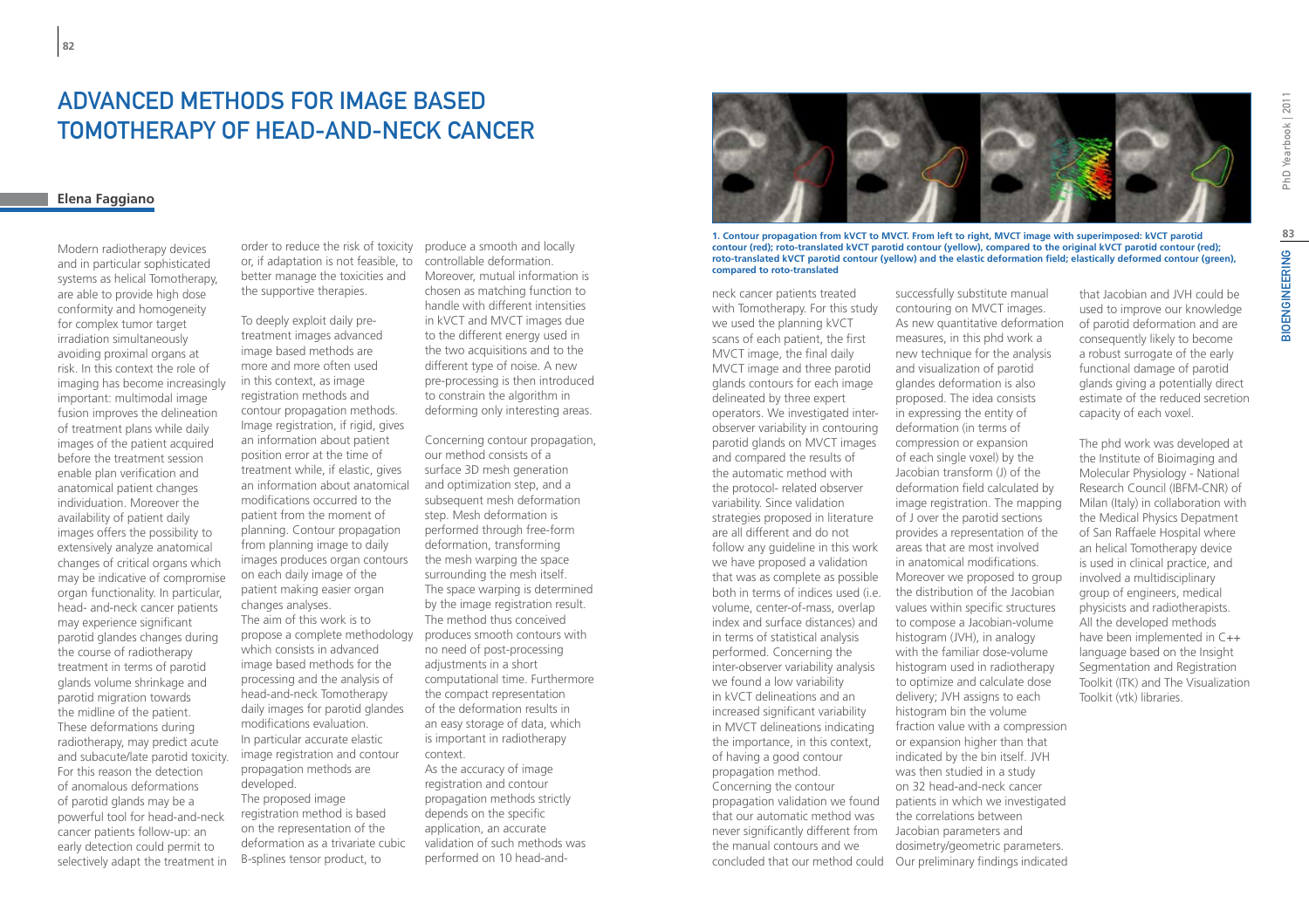# DEVELOPMENT OF NEW STRATEGIES FOR the analysis of human genetic variation Identification of natural selection signatures in the human genome

# **Matteo Fumagalli**

During last decade, after completion of Human Genome Project, there has been a notably increased interest in studying human genetic variability, which refers to genomic nucleotide differences among human individuals. Complex patterns of genetic diversity in modern populations are the product of many layers of demographic and evolutionary events including natural selection. Natural selection is the process by which heritable traits that make it more likely for an organism to survive (increase its fitness) and successfully reproduce become more common in a population over successive generations.

Detecting natural selection signatures in the human genome has a twofold meaning. First, we can make inferences about humans evolutionary history and have a clearer picture of events that guided Homo Sapiens to conquer most of land masses after his appearance in Central Africa nearly 200k years ago. During their evolution, humans encountered a wide range of different environments and it is conceivable to think that they pressures in order to adapt to them. Second, inferences about evolution of a genomic locus can provide important information on its biological

functionality, especially when variants targeted by natural selection affect disease susceptibility for complex disorders. Thus identification of putative loci affecting disease susceptibility may be supported by genome scans of non neutrally evolving variants.

Over the last years, with the public availability of large-scale genotype data, studies concerning genome-wide scans for genes or genomic regions that have been subjected to selection have become achievable.

In this project we implemented a computational framework to analyze human genetic variation by applying population genetics methods combined with a novel strategy to specifically highlight signatures of genetic adaptation to local environments. We applied this approach to real data to detect and characterize signature of natural selection in the human genome and to correlate these findings with functional or phenotypic variation.

have been under strong selective evolutionary history of candidate At a first stage, we investigated genes known to hold important biological and medical roles to search for signatures of selection by applying population genetics statistics.

Then functional experiments or focused association studies on highlighted loci were performed to assess clinical implications of targets of natural selection.

In a second phase, we focused our attention on retrieving signatures of selection owing to adaptation to local environments, especially to pathogen load. By applying methods based on correlations between population allele frequencies and environmental variables we aimed at retrieving genes and pathways more likely to have been target of selection driven by adaptation, disentangling the contributions of different environmental factors.

We retrieved data for more than 500k genetic variants characterized in 55 human populations distributed worldwide. For each geographical location we assigned correspondent values measuring putative environmental features that acted as selective pressure through evolution: climate, diet and pathogen presence. We assessed relationship between population variants frequencies and environmental predictors using both a nonparametric statistics and a multiple regression strategy coupled with partial correlations. Projection to Latent Structures multiple regressions were used to model the relationship between population allele frequencies of each SNP and a matrix describing 14 distinct environmental factors describing evolutionary impact that climate, diet or pathogens had in human computed over all loci adaptation. We examined the relative abundance of genic versus intergenic SNPs in the upper tail of distribution of modeling prediction accuracy values. Notably we found a significant enrichment of genic SNPs compared to intergenic SNPs at great values of prediction accuracy, suggesting the action of natural selection owing to local adaptation driving the differential allele frequency shift among human populations.

We then aimed at identifying the relative fraction of loci whose population genetic variation is significantly correlated with specific environmental factors. These genes would be good candidate to be non neutrally evolving under a particular selective pressure. We assessed the relationship between the population genetic distance of each gene and the distance matrix for environmental variables via partial Mantel correlations. This is a non parametric statistical test for

association between two distance matrices, controlling the effect of a third matrix to remove spurious correlations. Latter independent distance matrix is calculated as the overall population genetic distances among populations and therefore accounts for the non independence of populations and corrects for neutral demographic events. Assessing the statistical significance, we observed a striking predominance of genes whose variation is significantly associated with pathogens distance matrix. Results pinpoint infectious agents as the main selective force which has driven population genetic differentiation through time. Furthermore we retrieved regulatory genic pathways specifically enriched with signals of adaptation to pathogens especially for genes known to modulate susceptibility of infection and autoimmune conditions.

Outcome of the current study shed a new light to past historical events that drove world colonization by humans. More importantly, identification of genes targeted by natural selection owing to adaptation to local environments allows a clear picture of relationship between common genetic

variants and susceptibility to modern complex diseases with notable implications in a clinicaldiagnostic perspective. These results will guide further deep analyzes of genes subjected to environment driven natural selection and their effects on protein functionality and disease phenotypes that may help understanding the association between alleles and disorders.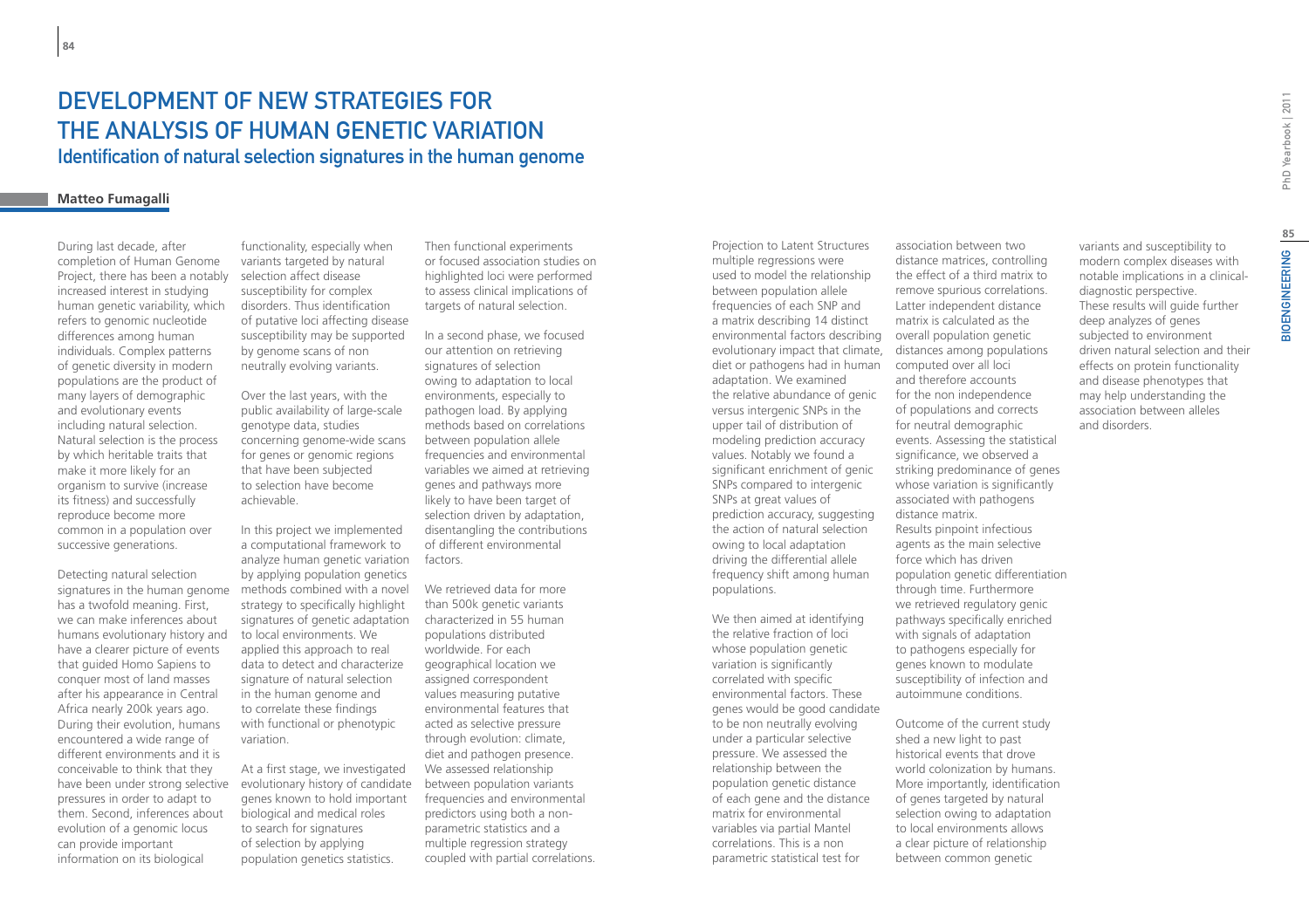# MARKERI ESS MOTION CAPTURE for Human Motion Analysis

# **Emiliano Gambaretto**

### **Introduction**

This thesis represents one of the firsts attempts to bring Markerless Motion Capture (MMC) technologies to the study of human locomotion. Standard motion analysis requires positioning markers on the subject skin. The movement of the markers is then used to infer the underlying relative movement between two adjacent body segments with the goal of defining the joint movement. Besides being timeconsuming markers positioning also requires specialized personnel and is subject to repeatability errors. On top of that the presence of markers can be perceived by the subject causing unwanted artifacts potentially compromising his natural pattern of motion. In contrast to standard markerbased motion analysis, MMC aims at capturing the subject motion using video data only. The complete removal of markers brought by MMC lets the subject perform his motions freely, it also reduces the setup time and helps reducing repeatability errors due to markers misplacement. A complete MMC system was built from scratch as part of this thesis. Such system was tailored to fit clinical requirements. In particular advancements with respect to the state of the art were made on the

articulated model definition and registration phases. In order for the reader to better appreciate the contributions of this Thesis a quick review of the MMC processing pipeline will now be provided. The assessment of the developed MMC system performances concludes this Thesis.

# **Methods**

The MMC processing pipeline, that extracts the subject joint motion parameters from video data, can be divided in the following four stages: *Video Collection and Background Segmentation* The subject silhouettes are extracted from video data collected from multiple synchronized cameras. This is done in two steps: firstly video signals are brought into a suitable colour representation, then background segmentation is performed at both pixel and image level. At the pixel level each pixel is compared with a Gaussian background model. Pixels that don't fit such model are more likely to be considered as part of the foreground. At the image level spatial consistency between neighbouring pixels segmentation labels is enforced through a Markov Random Field model.

*Shape from Silhouette* Video data coming from multiple cameras are merged together giving rise to a 3D representation of the volume occupied by the subject: the Visual Hull (VH). The VH reconstruction is performed in a multi-scale fashion for improved reconstruction speed. The VH surface is finally described as a point cloud with normals associated to each point.

#### *Model Definition*

An accurate, subject-specific, 3D animatable model consisting of a skeleton and mesh geometry is used to represent the subject surface as function of joint parameters. One contribution of the presented Thesis was to provide an automatic tool for the generation of such model. This tool accepts as input human meshes of both high quality (laser-scans) and poor quality (such as the one provided by video reconstructed VH). The presented solution is based on a statistical model of human shapes learned from examples (real humans' laser-scans with corresponding joints locations marked manually). Being based on a statistics of real human shapes, this approach is able to complete, fix and improve the quality of coarse input data.

### *Model registration*

The Iterative Closest Point algorithm, used for registering rigid shapes, was extended

to handle articulated bodies. Such algorithm was used to register, on every video frame, the subject model with the input VH point cloud in order to recover the subject pose. Our method includes joint-specific range of motion constraints enabling up to 6 degrees of freedom (dof) per joint. Such flexibility represents a further advancement on the state of the art and allows the clinician to customize the registration registration problem formulation was made particularly compact by leveraging the exponential map representation of joint rotations.

# **Performance Assessment**

A validation study that represents itself an interesting contribution to the evaluation of MMC for clinical applications was performed. In contrast to related MMC works, the performance of our method was validated not only in terms of errors in locating joint centers over time but also in terms of errors in angles and joint moments. We compared our method, applied to an 8 VGA cameras set-up, against a commercial marker-based system used as gold standard. Markerbased measures were obtained using a 6 marker protocol (iliac crest, great trochanter, lateral plateau, lateral malleolus,

process to his specific needs. The gold standard (Moments were heel, 5th metatarsal). A force plate collected reaction forces at the feet enabling kinetic computations. The study was done on 3 subjects performing gait cycles at 3 different speeds with 3 repetitions per speed level (for a total of 27 sequences). The following table resumes the performance of the MMC system on the lower limb joints in terms of location, angular and moments RMS errors with respect to the marker-based normalized with respect to the subject height and weight):

| <b>ERRORS IN JOINT</b><br>LOCATION (CM) |      |       |  |  |
|-----------------------------------------|------|-------|--|--|
| Hips                                    | Knee | Ankle |  |  |
| 2.13                                    | 2.00 | 2.04  |  |  |

| <b>ERRORS IN ANGULAR</b><br><b>MEASUREMENTS (°)</b> |                 |                   |  |  |
|-----------------------------------------------------|-----------------|-------------------|--|--|
| Knee<br>flex/ext                                    | Knee<br>abd/add | Ankle<br>flex/ext |  |  |
| 5.34                                                | 2.43            | 4.48              |  |  |
|                                                     |                 |                   |  |  |

| <b>ERRORS IN MEASURING</b><br><b>MOMENTS (NM%(W*H))</b> |      |      |       |  |
|---------------------------------------------------------|------|------|-------|--|
|                                                         | Hips | Knee | Ankle |  |
| flex/<br>ext                                            | 1.01 | 0.44 | 0.37  |  |
| abd/<br>add                                             | 0.34 | 0.32 | 0.26  |  |

**Discussion and Conclusions** MMC joint location errors are

compatible with inter-examiner errors in locating anatomical landmarks found in literature that affects standard markerbased approaches. Angular errors are slightly superior (especially for the knee flexion). Errors in moments are in percentage below 10% with the exception of the knee and in particular of the ankle abduction moments. These results are encouraging and show how MMC can be already considered as a valuable choice for many applications for which a slight increase in the measurement error is well worth the advantages related to markers - removal.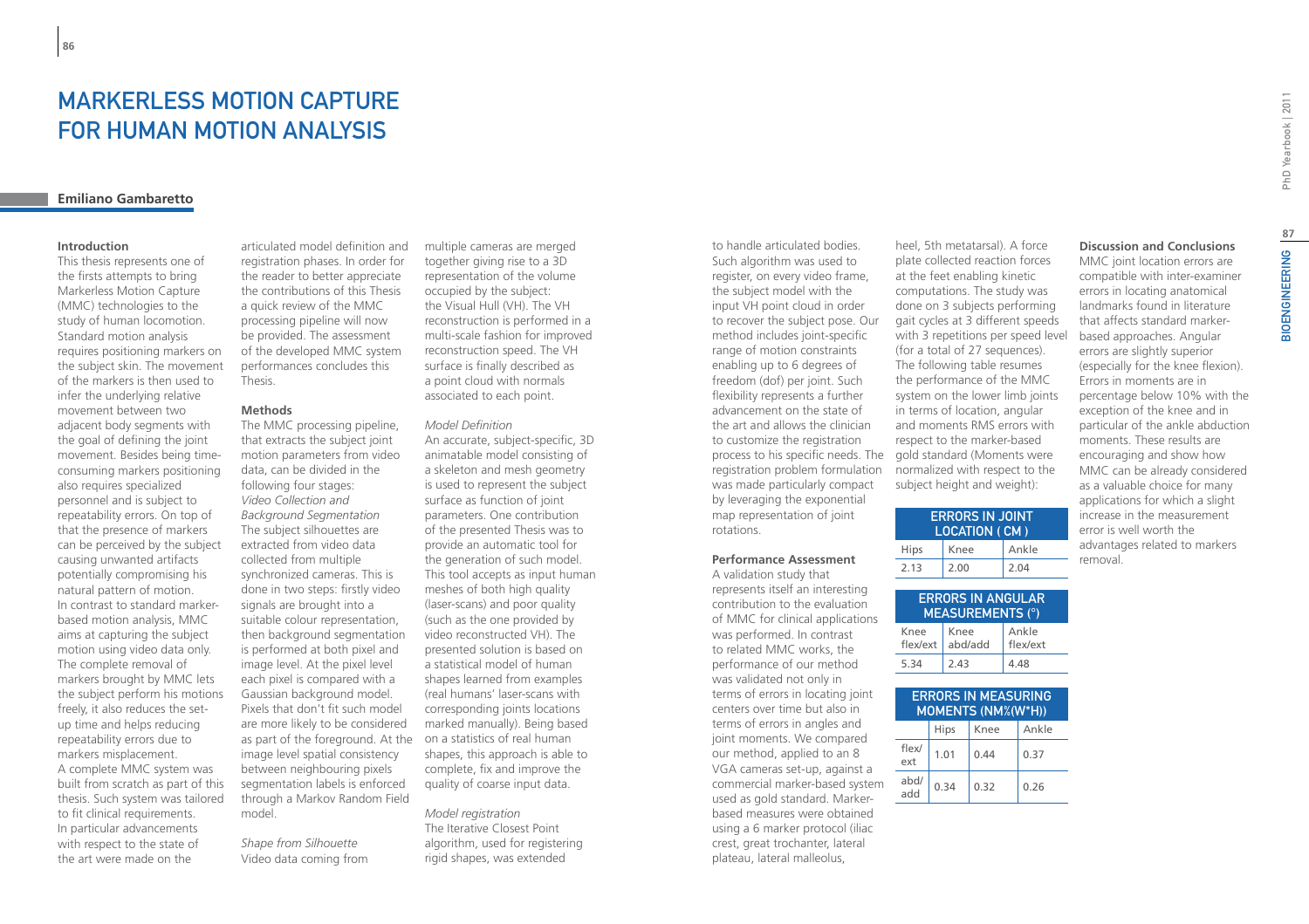# Characterization of Structures and Lesions using Segmentation and Registration of Magnetic Resonance Images

### **Maria Ida Iacono**

Magnetic resonance imaging (MRI) has many advantages over other diagnostic imaging modalities, such as high contrast between soft tissues, high spatial resolution and inherent 3D nature, and thus is utilized in a wide range of clinical applications. Visual inspection of the images is certainly the simplest approach to assess disease or to plan a pharmacological or a surgical treatment. This approach however is necessarily qualitative.

The growing demand of an evidence-based medicine requires that outcomes and the accuracy of information on which those outcomes depend to be measurable. Hence quantitative analyses are needed to improve the objectivity of the image interpretation procedure and to exhaustively characterize diseases across space and time. In order to properly perform these tasks, two main issues should be solved: extraction and morphological characterization of regions of interest (ROIs) and quantitative evaluation of their changes over time. Characterization in space can be performed by segmentation of the ROIs, while the quantitative assessment of the pathology is determined by the registration of serial MRIs and by the analysis of the resulting deformation fields.

Primary objective of this project is the development of registration and segmentation methods in across space and time. In this Thesis, two main segmentation algorithms are used: a clustering-based segmentation and an atlasbased segmentation. Clustering was chosen since it results the most versatile and robust for MRI applications. In particular, fuzzy segmentation allows to classify voxels into more than one class with varying degree of membership. This behavior is beneficial for MRI segmentation, since noise, partial volume effect and the inhomogeneity of the structures make the exclusive assignment of voxels to a single class undesirable. However, there are cases where the anatomical structures are very poorly contrasted on the images. Instead of intensity, structures can be distinguished by their location and their relationship to other structures. In such cases, location relative to their surrounding structures needs to be taken into account and included to guide the segmentation. A complete description of such relationships is an atlas. The standard atlas-guided approach treats segmentation as a registration problem. It first finds a transformation that maps a presegmented image (atlas)

order to characterize the diseases atlas in order to project the labels into a new image to be segmented. Then, it applies the resulting transformation on the onto the un-segmented image and to automatically segment on it the regions of interest. For registration, two main strategies are considered as well to deal with MRIs. The first registration procedure is a hierarchical non-rigid registration algorithm based on free-form deformations. The algorithm was chosen because it is known to be completely automatic and very robust for a number of MRI applications thanks to the measure used for the optimization: the normalized mutual information (NMI). NMI is independent of voxel intensity values. Therefore, it is well suited for images featuring different gray level ranges due to different image acquisition protocols or modality. However, when MR images show

very large differences due to the dissimilar intensity characteristics, scale, and most of all significantly different informative content (an image can include structures that are not visible on the other one), registration needs to be guided by a priori knowledge about the anatomy. We thus proposed a second registration procedure based on the iterative closest point (ICP). ICP requires that surfaces be

segmented in the images prior to their registration and then it matches them by minimizing a distance measure. The second part of the Thesis is focused on the application of the proposed methodologies on three different cases.

### **CASE 1: The localization of the globus pallidus internus for deep brain stimulation**

Deep brain stimulation (DBS) of the internal part of the globus pallidus (GPi) have shown to significantly improve the motor symptoms of advanced PD patients. A process that significantly helps the neurosurgical DBS procedure is the accurate identification of the target using a preoperative MRI. Currently, this is done by direct visualization, which is intrinsically limited because of the poor contrast and resolution of routine clinical images. To optimize this process we can use detailed information derived from high resolution human brain datasets in which the GPi is well defined and can be easily segmented. Herein we segmentation procedure to outline the GPi on the preoperative low resolution MRIs of patients affected by PD. The mapping of the atlas on the lowresolution MRIs results in a highly useful for target localization.

### **CASE 2: The morphological characterization of the dural ectasia in Marfan syndrome**

Dural ectasia (DE) is considered one of the major criteria in the diagnosis of Marfan syndrome. Diagnosis of DE is based on the visual assessment of MRIs. However, the cases of

mild ectasia represent often a diagnostic dilemma such that they cannot be easily evaluated solely by visual inspection. Then, the quantification of the degree of the DE could be useful as a discriminative index for an automatic identification of pathological cases. The dural sacs of the patients were segmented by applying three different unsupervised clustering methods, fuzzy-Cmeans, Finite Gaussian Mixture Expectation Maximization, and Gaussian Hidden Markov Random Field- Expectation Maximization, and for each patient a tubular model of the dural sac was extracted by automatically detecting and removing the existent pathological extrusions. The segmented images together with the resulting tube were then rendered using a marching cubes algorithm and compared to each other.

### **CASE 3 The monitoring of gliomas using serial follow-up MR images**

used these data in an atlas-based require careful monitoring both accurate anatomical detail that is is critical for a correct diagnosis High grade malignant gliomas during therapy and during follow-up for the evaluation of treatment effectiveness and for the early detection of a relapse. An appropriate characterization of the tumor and an accurate treatment planning.

Therefore we proposed the use of non-rigid registration methods for the detection of changes in serial MRIs of the same patient at different times. The method consists of the registration of serial MRIs and the analysis of the deformation field. The registration was

performed through a non-rigid registration using free-form deformations and normalized mutual information as a voxelsimilarity measure. A subsequent analysis of the transformation is then performed by using the jacobian operator in order to extract information related to tumor evolution.

The novel approach leads to a quantitative description of tumor evolution. Therefore, it could be valuable for planning interventions and/or treatments.

### **Conclusions**

The goal of this PhD Thesis is to develop registration and segmentation methods for the discrimination, localization, and monitoring of structures to assist clinicians in clinical practice. The proposed methodologies are applied to three different protocols with the goal of *i)*  localizing the globus pallidus internus for DBS, *ii)* quantifying dural ectasia in Marfan syndrome, and *iii)* monitoring high grade gliomas. Results show that the proposed methods copes with problems related to different structures of interest and different acquisition protocols of the images. Particular appealing is the possibility of developing a unique tool integrating these complementary approaches in order to improve the diagnostic accuracy, to make the follow-up objective, rapid and robust and to enable better management and planning of the treatment.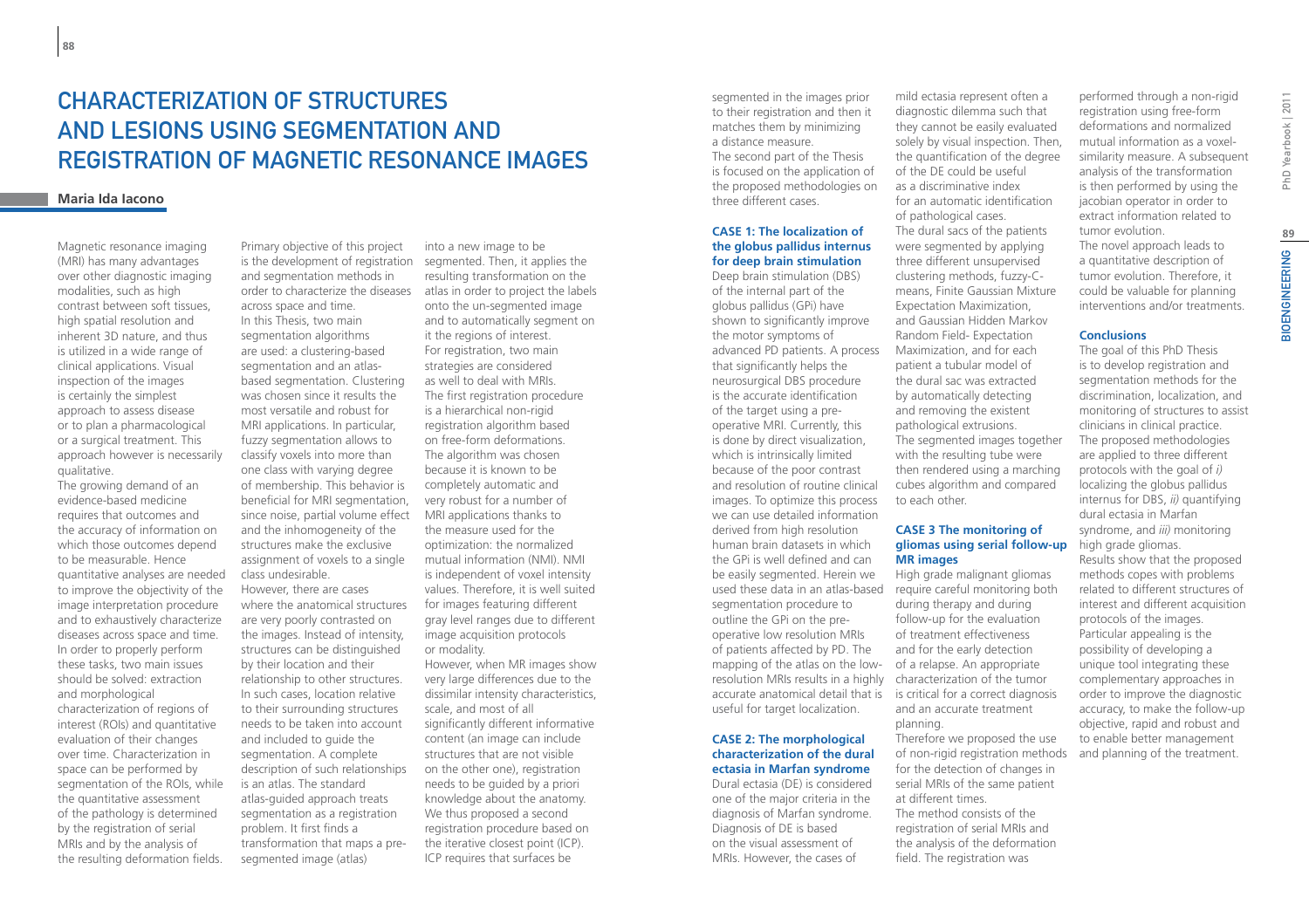# Novel Image Based Approaches FOR THE QUANTITATIVE EVALUATION of Cardiac Remodeling

# **Francesco Maffessanti**

Cardiac remodeling is a pathophysiological process, common to a large variety of disorders, in which cardiac chambers attempt to restore their normal performance by progressively changing their shape. Cardiac imaging is the ideal starting point to evaluate the remodeling, by means of a combined functional-morphological approach. However, while the novel 3D imaging modalities have already improved the functional evaluation, the morphological assessment is still performed qualitatively. The underlying hypothesis of this research project was that 3D echocardiography and cardiac magnetic resonance imaging techniques could serve as starting point to describe several nuances of cardiac remodeling. Accordingly, the aims were: 1) to define novel morphological indices of remodeling; 2) to test their ability in characterizing this process; 3) to evaluate the relationship between these indices and the severity of the pathology.

Novel algorithms for 3D left ventricular (LV) global and regional shape analysis were developed. A schematic of global shape analysis is shown in Figure 1: shape indices were defined by measuring the similarity between the signal obtained by helical

sampling the left ventricle, and that obtained from a reference shape having the same LV principal moments of inertia.

These algorithms were applied to three pathologic conditions: ischemic and dilated cardiomiopathies, mitral



#### **1. Schematic of the computation of LV shape indices. The helical sampling of the LV endocardium is represented by the light blue line, while reference shape is shown by the dark blue line.**

Global analysis may not be adequate when remodeling only affects the heart regionally. Therefore, custom software was developed for analysis of regional LV morphology (Figure 2): for each node of the mesh representing the LV surface, a quadric polynomial function was locally fitted and then curvature analytically obtained.

valve prolapse and pulmonary hypertension. Ad-hoc clinical protocols were designed and conducted at the Centro Cardiologico Monzino, Milan, and at the University of Chicago. The protocols involving ischemic and dilated cardiomiopathic patients were designed as invivo human validation studies of the algorithms. This population,



**2. LV surface was reconstructed (A) and for each node the two principal curvature k1 and k2 were calculated (B). Local 3D curvature, kmean, was calculated as the mean of k1 and k2, normalized by mean LV curvature (C).**

largely described in literature, was considered optimal to test the capability of our methods to correctly describe the alterations in LV shape. Our results showed that LV dilation is associated with an increase in sphericity and decrease in conicity, while ischemic cardiomiopathy, reflecting a regional abnormality, is characterized by values of global shape indices intermediate between normal and dilated patients. When analyzing the percent change in regional curvature, ischemic segments showed abnormal patterns and similar behaviour to dilated segments. These results were consistent with the previously reported findings. The largest clinical protocol was designed to evaluate the remodeling associated with severe mitral regurgitation and following surgical repair. All the enrolled patients underwent early surgery: the surgical referral of asymptomatic patients indices. The integration of aims at preventing the onset of LV dysfunction. From this perspective, the evaluation of LV remodeling could be useful to recognize subtle morphological changes before symptoms are evident. Our results showed that: 1) in presence of severe mitral regurgitation, the left ventricle already remodels, even in absence of symptoms; 2) prior to surgery, LV volumes are slightly dilated compared to

controls; 3) as a consequence of surgical repair, the ventricle remodel towards a more physiological condition, with a significant reduction in volumes. Functional improvements were associated with favourable LV shape remodeling from an abnormally spherical to a more normal conical shape, anticipating the functional improvement. These results reinforce the clinical guidelines advocating for early repair of the mitral valve. In the last protocol, curvature analysis was applied to characterize the behavior of the interventricular septum and its correlation with the severity of pulmonary hypertension, nowadays invasively assessed by right heart catherization. Findings demonstrated that septal shape is strongly related to the invasive data, with higher feasibility compared to echocardiography-derived this method in the standard magnetic resonance protocol could allow a comprehensive evaluation of the pulmonary hypertension to be obtained. In conclusion, the role of morphological quantification based on advanced imaging techniques has been underlined in this doctoral project, paying particular attention to the process of cardiac remodeling. Findings from extensive clinical

and its strength relies on the integration with functional analysis. This double point of view may give the clinicians complimentary information, further improving clinical practice and deepening the knowledge of pathophysiological conditions. Moreover, the flexibility and time-efficiency of the presented approaches are considered clinical requirements that have been proven satisfied, and may push their application outside the research field.

protocols, clearly showed that this approach is feasible, has several clinical applications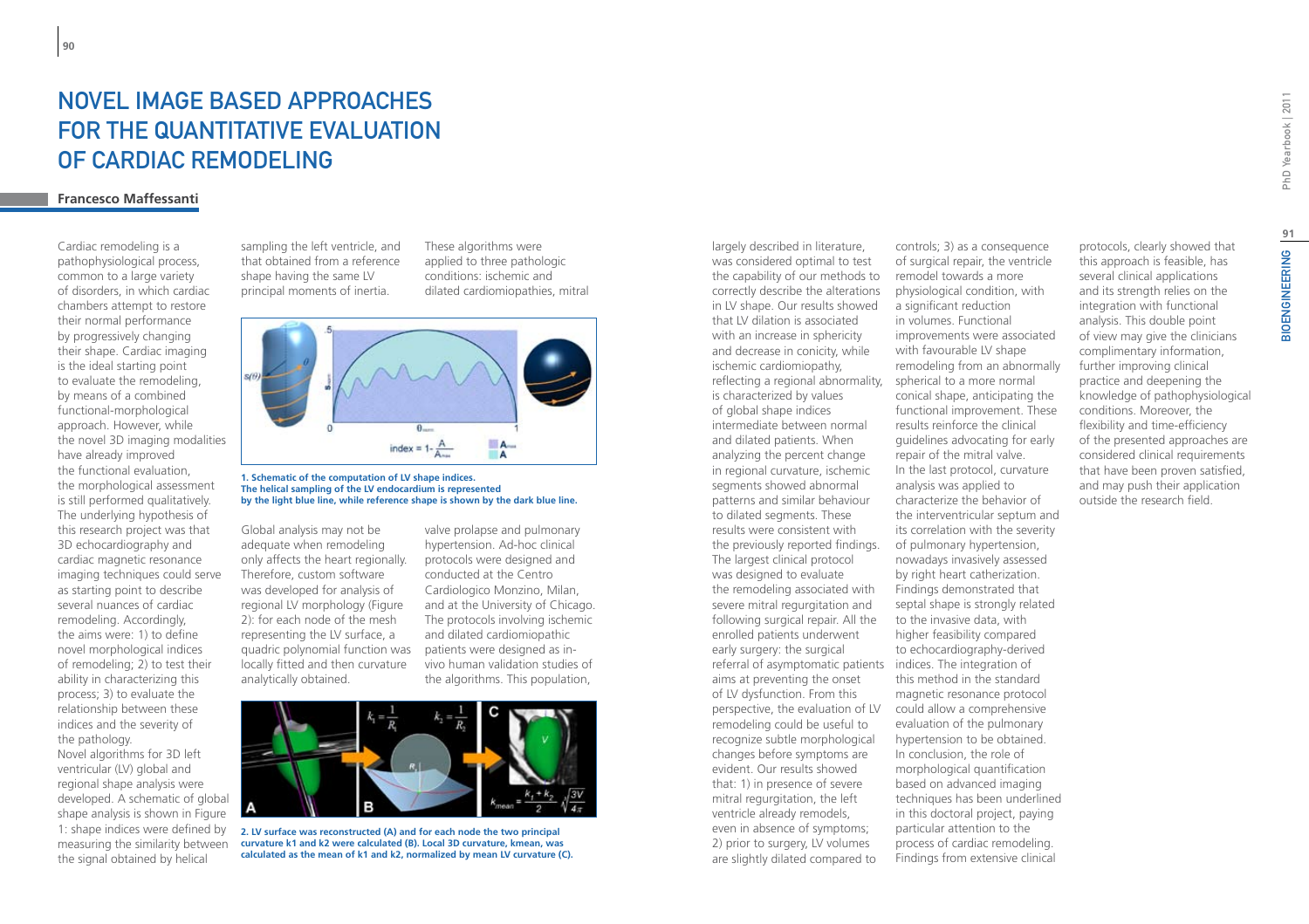# PECTIN-BASED MICROSPHERES FOR BONE TISSUE REGENERATION

# **Fabiola Munarin**

**92**

Injectable microspheres are promising substrates for the regeneration of damaged tissues due to their ability to load, deliver and locally release cells, proteins, drugs or growth factors. Microspheres loaded with cells and, possibly, growth factors may be implanted in the organism soon after cell immobilization or later, allowing the *in vitro*  proliferation and adhesion of cells, as the traditional scaffolds. From a clinical perspective, the use of such injectable scaffolds for regenerative purposes instead of traditional surgical procedures is very attractive as it minimizes patient discomfort, risk of infection, scar formation and the cost of treatments. Other advantages of the use of microspheres are the possibility of injecting them directly in the pathological site and the possibility to conform to the irregular implant site, with more or less close packing. Pectins are a family of polysaccharides found in the primary cell walls of plant cells. They are mainly composed of D-galacturonic acid residues partially methyl-esterified, and their chemical properties, i.e. molecular weight and degree of esterification, mainly depend on the source and extraction methods.

Traditionally, pectin is known for its gelling properties and it is usually employed in the industrial

and household preparations of jams, jellies and marmalades. It is inexpensive, easily available and widely used for biomedical applications in drug delivery and wound healing*.* In the last decade, pectin has been considered for tissue regeneration applications, as it forms gels via ionic interactions in the presence of divalent ions, with a fast cross-linking process, leading to a quick increase in the viscosity of the solutions and therefore to the possibility of obtaining *in situ*  biocompatible gelling systems. As a preliminary work, microspheres from alginate, chitosan, gelatin and pectin were obtained with the extrusion method using a coaxial air flow system and an electrostatic bead generator, using different formulations; cell immobilization was performed using line cells (C2C12, 1.6x105 cells/mL and MC3T3-E1, 20x10<sup>6</sup> cells/mL). The experimental parameters affecting the microspheres diameter, i.e. the distance between the needle tip and the gelling bath, the velocity of extrusion and the pressure of the air flow or the electrostatic voltage applied were optimized to obtain microspheres with mean diameters in the range of 400÷450 mm, which was considered the optimal size for nutrient transport and easy *in vitro* handling of microspheres.

High encapsulation efficiency and cell viability were proven for each system, and pectin gels were considered attractive cell carriers. Pectin microspheres showed interesting characteristics for bone tissue regeneration, as they kept the cells viable, differentiating and releasing a mineral phase up to the end of the experiment (29 days). However, in this first experiment, a limited cells/material interaction and a long term stability of microspheres, which did not allow the progenitor cells to be released in the tested time period, were observed.

Two possible approaches were investigated to modulate pectin properties through chemical modifications to address cell adhesion and to improve the degradability of the polysaccharide. Degradation is fundamental in the case of stem cell carriers: despite giving the mechanical support during the first days after implantation, the biomaterial need to be gradually degraded by the biological environment, so to release cells for the regeneration of the damaged tissues. Taking into account the results obtained with alginate oxidation, in this work the same procedure of oxidation with sodium periodate were applied on pectin to obtain faster degradable pectin microspheres. Osteoblast adhesion is essential for signal transduction and for the regulation of gene expression,



**1. F-actin staining on RGD-pectin microspheres immobilizing MC3T3, 23 days after immobilization. From day 21 of incubation onwards, MC3T3 cells immobilized in RGDpectin microspheres created 3D connections among different microspheres. The dashed lines indicate the borders of the microspheres**

as the ECM-mediated cell spreading can stimulate the nuclear matrix, and therefore modify gene expression, inducing cell proliferation and differentiation. The biomimetic modification of biomaterials with RGD-containing peptides thus constitutes a promising approach for bone tissue regeneration. The coupling of pectin with a RGD-containing oligopeptide was obtained following the procedure previously described for alginate, to form amide bonds between the carboxyl groups of the polymer backbone and the terminal amine of the oligopeptide (Glycine) $_4$ -Arginine-Glycine-Aspartic acid-Serine-Proline. Furthermore, treatments in

SBF were performed to create a biomimetic environment, simulating the natural inorganic phase of the bones on pectin microspheres. In vitro and in vivo studies performed on RGD- coupled pectin microspheres immobilizing preosteoblasts and mesenchymal stem cells demonstrated that cells spread inside the microspheres and organize in 3-dimensional structures, regenerating the natural extracellular matrix and showing osteogenic behaviour. Results indicated that cell morphology was influenced by the presence of the RGD groups on the pectin backbone: after 15 days of incubation, both MC3T3 and hMSCs were elongated and adherent to the microspheres. The elongation of MC3T3 cells in RGD-pect microspheres increased with time, and after 21 days of incubation MC3T3 cells began to grow on RGD-pect microspheres even on the surface, and to create 3D bridge-like structures connecting different microspheres (Fig. 1), whereas hMSCs remained inside the microspheres. Mineralization and osteogenic differentiation were promoted by both cell types, as shown by cryo SEM images, Von Kossa

staining and by the up-regulation of osteogenic markers (i.e. osteocalcin, alkalin phosphatase, RUNX2). *In vivo* studies indicated the

efficacy of mesenchymal stem

cell immobilized in the hydrogel microspheres to promote the healing process in the nude mice model. For this aim, bilateral defects (0.9 mm diameter) were generated in femur metaphysis in nude mice. RGD-pectin microspheres, loaded and not loaded with hMSCs, were injected in the defects. As control, not filled defects were left to follow the physiological healing pathway. Bone formation was potentiated in the early post-surgery stages in the case of defects filled with stem cell loaded microspheres: at 14 days the formation of bone callus were observed; at 28 days post-surgery bone callus were resorbed and the gap filled. In absence of cell loaded microspheres, the gap was still open after 14 days, and bone formation was observed only at 28 days. Not loaded microspheres interfered with the healing process, and the closure of the defect was not accomplished at 28 days.

Finally, different sterilization techniques were evaluated to sterilize pectin powders and solutions. The obtained results indicate that gamma rays sterilization at low doses minimally affected pectin structure, and this sterilization method may provide interesting future advancements towards the industrial preparation of pectin-based medical devices.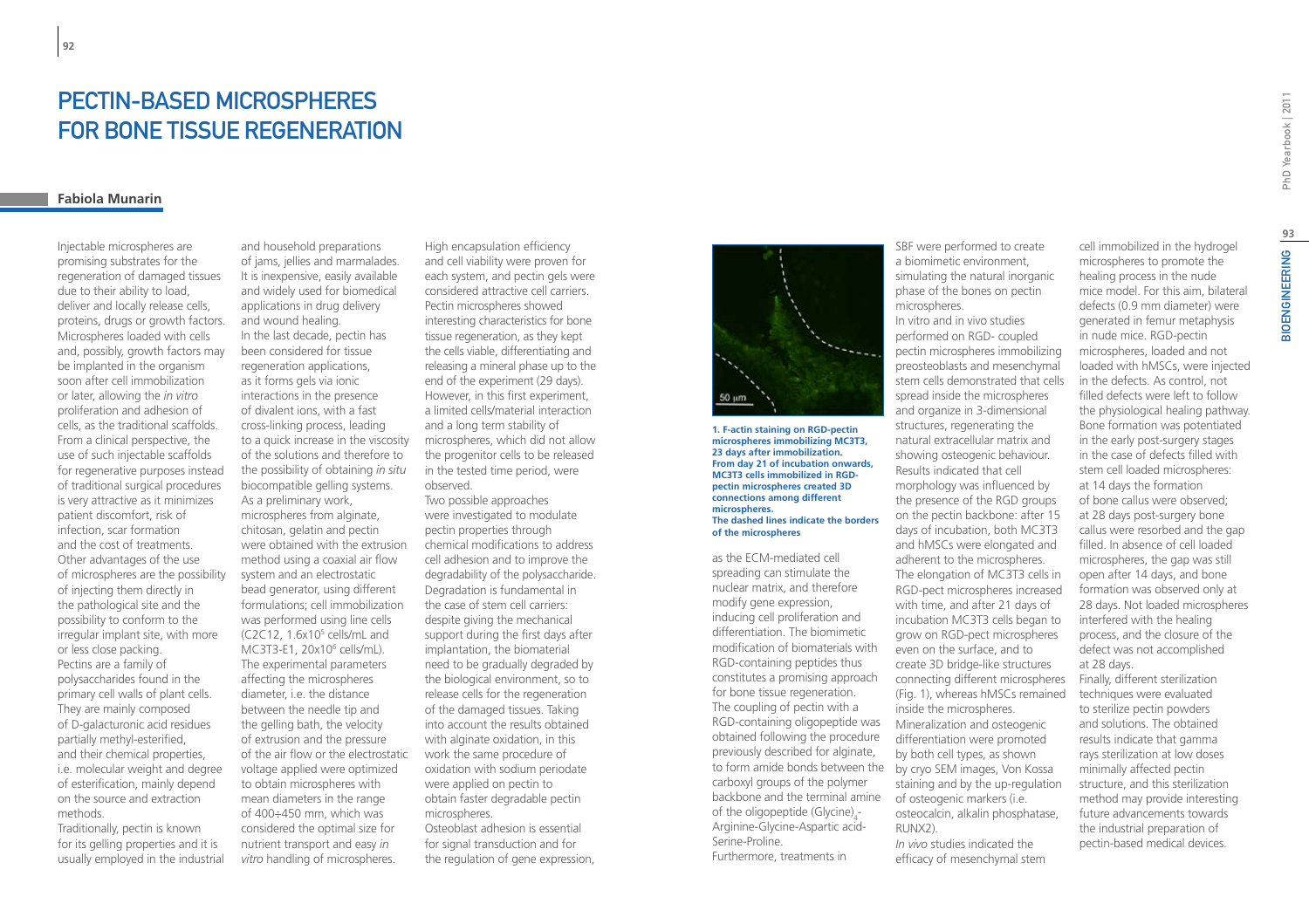# An optimized Optical Magnetic Twisting Cytometry system for the study of Human Airway Smooth MUSCLE CELL MECHANICS IN ASTHMA

### **Miriam Pastena**

Living organisms are far more complex than engineered materials, they are dynamic and provide integrated functions that include metabolism, control, sensing, communication, growth, remodeling and apoptosi. Cells deform when external forces act on them, such behaviours are described by the mechanical properties of cells, and they are determined by cell compositions and structures as well as the surroundings with which the cells interact. Unlike inert substances, however, mechanical forces also induce biological responses in cell. There is a growing recognition that the mechanical properties of the cytoskeleton are the key determinant not only of the cell shape, but also of the other cellular function including spreading, crawling, polarity and cytokinesis. Many normal and diseases

conditions of cells are dependent on or regulated by their mechanical environment, and the deformation characteristics of cell can provide information about their biological and structural functions. The understanding of how cells sense and respond to mechanical perturbations and what changes take place in cells under pathological conditions requires a combination of biological, biophysical, and biochemical approaches.

Asthma is a chronic respiratory disorder characterized by a state of chronic inflammation, remodeling and by airway hyperresponsiveness (AHR) that is an exaggerated airway narrowing in response to many stimuli, hence the lung function could be impaired. AHR is a key feature of asthma but remains largely unexplained. Airway smooth muscle (ASM) is now recognized as being the major end-effector of bronchospasm and acute airway narrowing in asthma. In recent years understanding of the relationship of responsiveness to muscle biophysics has changed. It has become well established, that muscle length is equilibrated dynamically rather than statically, and that non-classical features of muscle biophysics come to the forefront, including unanticipated interactions between the muscle and its time-varying load, as well as the ability of the muscle cell to adapt rapidly to changes in its dynamic microenvironment. These newly discovered phenomena have been described empirically, but a mechanistic basis to explain them is only beginning to emerge. Moreover even the AHR could be uncoupled with inflammatory processes; it is know that biochemical stimulations influence the mechanical properties of human

airway smooth muscle (HASM) cells. Recent studies showed that a ubiquitous sphingolipid metabolite as sphingosine-1-phosphate (S1P) present in the cell environment in normal condition could have an important role in airway smooth muscle contraction but its mechanisms of action are still unclear.

The past decades has seen the development of instrumentations capable of mechanically probing and manipulating single cells and biomolecules at forces and displacements smaller than a piconewton and a nanometer. Viscoelastic measurement techniques must allow local tests on micrometer-nanometer scales and reproducible and reliable measurements. A common method to separate elastic from dissipative behavior for any material is to measure responses to oscillatory loads; this lead Maksym at al. 2000 to implement an new technique based on twisting ligand coated beads to the surface of living cell and to measure the measure the mechanical properties in terms of complex shear modulus, g\*. Magnetic twisting cytometry with optical detection of the bead movement, known as OMTC, reduces the variability in the results since it allows to discharge unbound beads. moreover it has a better time

resolution since is possible to reach high frequencies, up to 1 kHz. Since this technique was introduced it was applied to many studies involving the measurements of cell mechanics, but at the moment all the OMTC systems in use are self-made prototypes, since it is not a commercially available technique. Moreover, there are no detailed procedures to design OMTC systems and, most important, a standard protocol to calibrate and evaluate their accuracy in order to make OMTC measurements reproducible between different prototypes and centres is still missing. The aims of the present work were the design and development of an OMTC system optimizing its components, the definition of a precise procedure for the system validation, in order to establish which are the real advantages of this technique and which are its intrinsic limits that have to be taken in account for applications and the application of OMTC system to the study of human airway smooth muscle cells mechanics. In particular we investigated the direct effect on cell mechanics of carbachol and S1P and then we evaluated whether a previous incubation with S1P modulates HASM cells response to a contractile stimuli. Hence we developed and optimized an OMTC system that is able to generate known low forces, allows the synchronization of image acquisition with the generated magnetic field, and is able to resynchronize every time either amplitude or frequency are change "on the fly". We established that the presence of ferromagnetic material does

not influence the measurement and that the software is able to correctly perform the tracking of the particles; hence the system is able to detect bead displacements in a wide range of frequencies, with a good accuracy. We also characterized the system in term of total transfer function and this makes possible to know and interpret at all frequencies the system behavior and compensate possible deviation from ideal behavior. We identify a detailed protocol to characterize and validate the system that can be proposed as standard procedure to guarantee reproducible and comparable data between different laboratories. The in vivo test confirmed the sensitivity of the device in detecting changes of complex shear modulus subsequent to administration of contractile and relaxant stimuli. Moreover we analyzed the possible variables influencing the stiffness of HASM cell in culture to overcome the lack of standardization of measurements protocols and data analysis in OMTC tests on HASM cells. We shown that even if serum deprivation is essential for synchronizing the sample in the same cellular phase, a prolonged deprivation could lead to the impairment of the sample; we shown that the basal stiffness is very much influenced by the nature of the cell-bead binding and that the exclusion of the outlier on the basis of basal stiffness is a good methods to exclude not well bound beads. Moreover we identified the range of basal variability as reference to quantify the effect of different drug treatments. These results allowed to standardize and

optimized the experimental procedure in order to obtain reliable and repeatable data and to reduce the measurements variability.

We applied the OMTC technique to the study of HASM cell mechanics; in particular obtain a dose response curve in terms of mechanical properties of both Carbachol and sphingosine-1 phospahte, and the comparison between Chc and S1P shown a S1P-induced contraction more than 8 times higher than the Chc-induced contraction. The results obtained incubating samples with sub-contractile S1P dose suggest that S1P could have a role in lowering the threshold for Cch-induced contraction and that this action in manly due intracellular Ca++. These first results confirm the possible central role of S1P in the excessive airway narrowing characteristic of airway hyperresponsiveness in asthma and highlight the potentiality of OMTC technique for the study of drug induced changes in the mechanical properties of cell culture.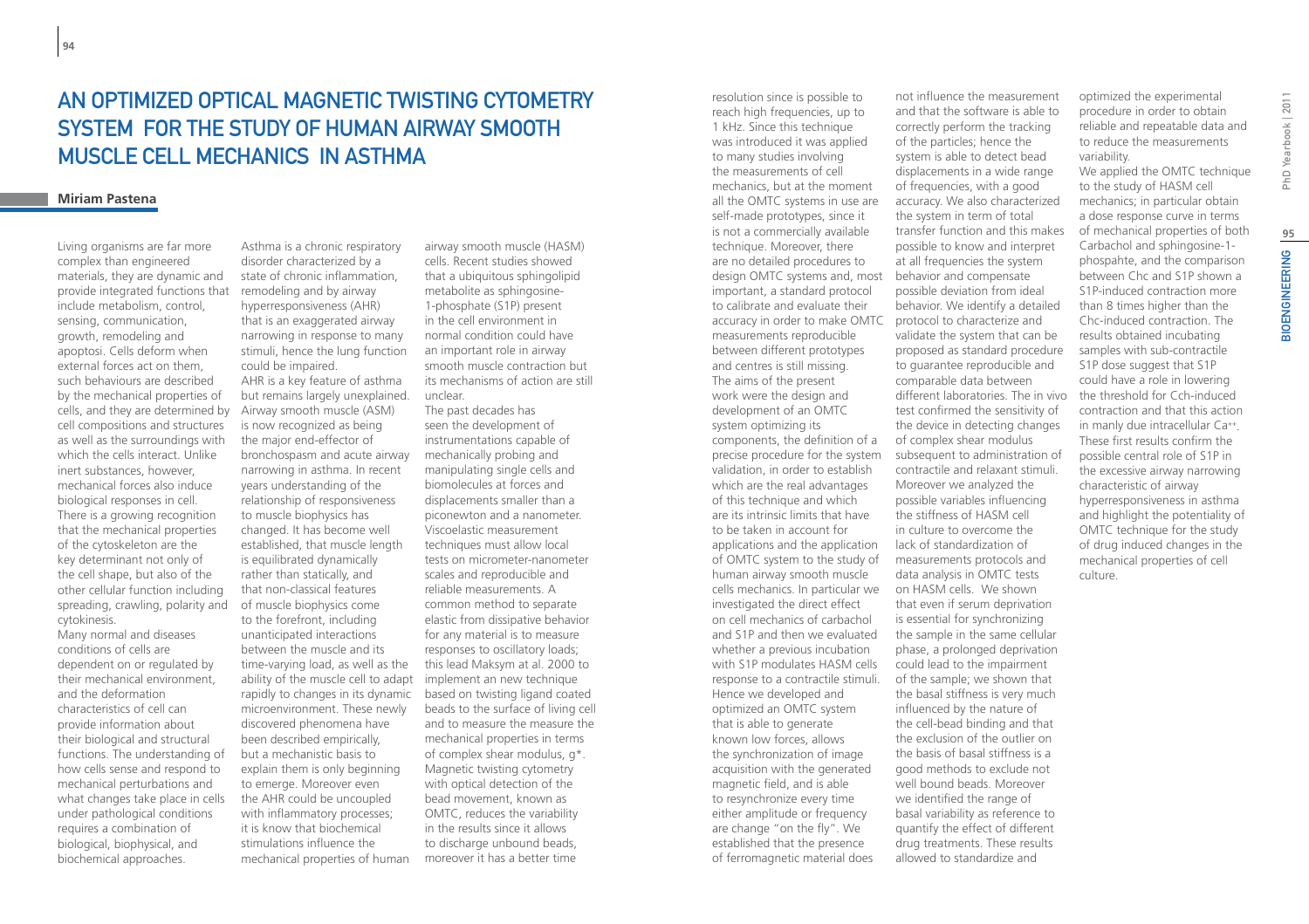# DEVELOPMENT OF SURGICAL PLANNING and navigation technologies in breast plastic and reconstructive surgery

### **Paolo Patete**

The current clinical practice of breast reconstructive surgery envisages surgery following a tumor excision procedure (mastectomy or quadrantectomy) aiming at recovering morphology of the breast and ultimately patient's quality of life as soon as possible. Reconstructive surgery can be executed in a "one-stage" operation (when it is executed immediately after the excision) or in a "two-stage" protocol (when it is executed even months after the tumor excision).

The reconstructive surgical techniques vary from the use of expanders and prosthesis to the use of autologous tissue flaps or to the lipomodeling of the breast. Over the last years, the tendency has been to favor the use of autologous solutions in antithesis to the implant of prosthetic devices, which lead to chronic inflammatory problems, breast deformities due to capsular contraction and require replacement after few years. Breast lipomodeling envisages a procedure in which fat tissue is removed from patient's adipose reserves (like lateral thighs), purified through centrifugation, and transplanted to the surgical target. Fat transplantation has been demonstrated to lead to striking results in radiation induced chronic ulcers, correction of breast deformities after breast conservative

treatments (quadrantectomy) and in post-mastectomy for total breast reconstruction. In light of these results and of the easiness of fat tissue procurement, lipomodeling already represents a valid alternative to tissue flaps and a rapidly emerging technique in PRS. From the general standpoint, the introduction of quantitative instruments in the PRS surgical workflow, needs to take into account three main critical issues:

- 1. breast deformability; 2. transfer of the surgical
- plan in the surgical outcome; 3. compliance of intra-operative navigation systems to the surgical procedures and environment.

For breast modeling, we decided to develop a mass-spring model of the thorax, in which all the important structures (skin, fat, mammary gland and chest wall) could be represented. The main issue to be solved was the breast morphology dependency to gravity direction; this is a particularly critical issue, due to the fact that the MRI data for volumetric model definition are acquired with the patient in a prone position; conversely, PRS interventions are normally performed in supine position. In order to face this problem, a specific iterative

algorithm was developed for the recover a of "rest" mesh configuration proper of the supine position, starting from the gravity deformed configuration characterizing the MRI prone position.

Surgical planning methods were developed for the lipomodeling surgical technique. The basic assumption was that the uniformity in fat tissue deposition within the target volume could improve the result, thus allowing for a lower number of surgical sessions for the breast reconstruction or the recovery of post-operative deformities. Fat tissue uniform deposition is also believed to reduce postoperative complications such as liponecrosis and the formation of oil cysts, which normally originates from bulky tissue deposition. The core of the surgical planning module for lipomodeling was based on a genetic algorithm, which is fed by the main breast anatomical structures (gland, skin, fat, rib cage layer) segmented on MR scans. Geometrical parameters (number of the entry points, number of insertion pathways per entry point, etc.) are also required for the algorithm initialization. The genetic optimization optimizes the transplant geometry by minimizing the amount of breast volume which is not crossed by any insertion pathway. Specific

graphic user interface was created for increasing application usability.

The technological effort related to surgical navigation was related to the development of innovative sensors for surgical tools real-time tracking. The work was based on recent attempts to develop alternative solutions to the spatial tracking of surgical tools, envisaging the use of inertial sensors and inertial measurement units (IMU). laser pattern projector, a The development of this kind of instruments is put forward to represent a considerable technological improvement for surgical navigation, allowing to reduce encumbrance and costs of navigation systems, thus favoring their introduction also in PRS.

The solution that was developed as a prototype is an accelerometer based IMU, in which 4 triaxial accelerometers are used to calculate both linear acceleration and angular velocity of the tool which the IMU is connected to. The HW development was enriched by the identification and implementation of a dedicated algorithm based on an unscented Kalman filter for extracting the desired kinematic variables from the accelerations collected from the IMU. The UKF was found able to correctly estimate the linear acceleration and the angular velocity of the IMU, so that orientation and position of the tool are calculated by a simple signal integration. As the integration requires a starting point, a calibrated "zero" position and orientation has to be defined, in order to correctly track the tool in the operating room.

Among the efforts produced for quantitative breast modeling was the development of an integrated system for breast surface acquisition and 3-D reconstruction, featuring a real-time correction of subject/ patient's involuntary motion and breathing movements. The proposed solution to overcome these problems is an integrated system made up by a static programmable hand-held laser scanner and an optical tracking system. The compensation of the rigid component of breathing movements was obtained by tracking a configuration of 6 markers fitted on the patient thorax. These data were used to correct surface points through a mapping algorithm and compensate for patient motion. The acquisition procedure required patients to be fitted with the configuration of passive markers in correspondence of selected thoraco-abdominal landmarks and to sit on a chair with both arms stretched horizontally and a configuration of passive markers are placed on the patient thorax. The acquisition consisted of two steps:

- 1. a first scan lasting few seconds is made using the static laser spot projector;
- 2. the obtained model is refined by means of the hand-held scanner.

practice.

The laser projector generated a raster scanning of the surface and the scanning can be repeated as many times as desired in order to acquire a more dense point cloud. The hand-held laser scanner

consists of a spot laser source and a motion analyzer TV camera, rigidly mounted on an PMMA support; the device is tracked by localizing 5 passive markers placed onto the system frame. Tracking is performed by a couple of TV cameras of the optical device, which are also used for tracking patient motion. Patient tracking allows one to count on a local reference system (Patient Co-ordinate System, PCS) with respect to which the surface points are expressed in 3D. This permits to compensate for patient motion thus granting extended acquisition time and reliable surface patches registration, when required. Although much work is still needed for the definitive validation of the techniques developed during my Ph.D, the prototyped integrated system for surgical planning. navigation, and modeling in plastic and reconstructive surgery is put forward to provide an innovative contribution for breast reconstruction and deformities correction after conservative surgery. The work was organized to face the whole set of open issues related to the use of quantitative techniques for panning and navigation is PRS. In addition, the contribution in the field of surface laser scanning for pre-surgical breast modeling and post-surgical outcome assessment is proposed as a bleeding edge solution for the morphological evaluation of the patients in plastic surgery clinical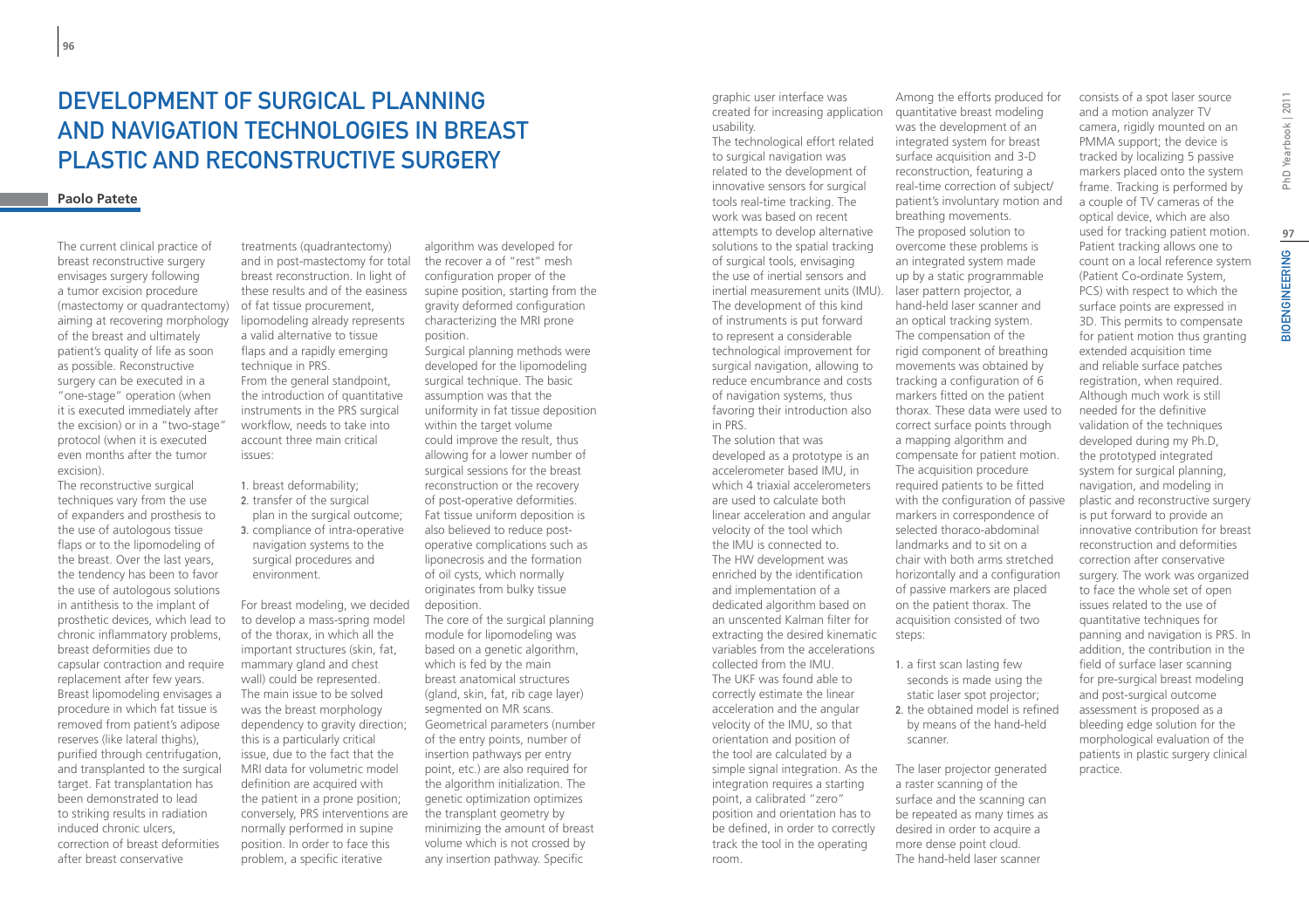# IMPI FMENTATION OF FINITE FI FMENT models for the biomechanical analysis of the atrioventricular heart valves

# **Marco Stevanella**

The atrioventricular valves, i.e. the tricuspid valve and the mitral valve (MV), separate the right and left atria from the respective underlying ventricles. Alterations in the synergic action of valvular substructures leads to high prevalence pathologies. In particular, mitral regurgitation is estimated to affect 2.5 million people in the USA, and this number is expected to almost double by 2030 because of population ageing and growth. The aim of the present work is the development of threedimensional structural finite element (FE) models of the atrioventricular heart valves, in order to gain further insight into their physiological behavior, the alterations associated to pathological conditions, and the biomechanical effects of surgical repair procedures. Computational models based on the FE method allows the numerical solution of the equations of continuum mechanics applied to complex systems, and are suited to perform a flexible, repeatable and quantitative analysis of multifactorial scenarios, such as those characterizing heart valve function in pathological and post-operative conditions. However, the potential of this approach in supporting the clinical decision making process has not been fully explored. The possibility to simulate and

predict the outcome of different contraction in regulating MV valvular repair techniques can considerably improve the surgical planning and reduce the risk of persistent or recurrent valvular regurgitation. To these purposes, in the present work two different modeling strategies have been adopted. On the one hand, paradigmatic models, representative of the average valve behavior, were used to identify the main biomechanical features characterizing valvular function. On the other hand, semi-automated strategies for the implementation of patient-specific models from *in vivo* imaging were developed and used to simulate different surgical procedures and predict the corresponding postoperative outcomes. First, a paradigmatic model of the MV was developed, including several novel features: an accurate morphological description of leaflet shape and chordae tendineae arrangement, a non-linear anisotropic formulation for the tissue mechanical properties, and dynamic boundary conditions mimicking annulus and papillary muscle contraction. This model allowed to identify biomechanical features of general validity; in particular, it highlighted and quantified the importance of annular and papillary muscle

function. Moreover, from a methodological standpoint, the development of such model provided the basis of the subsequent activity, allowing to identify the critical aspects of the modeling strategy and to formulate possible solutions and improvements. Further insight into MV function, and in particular into the contractile properties of the anterior mitral leaflet (AML), was obtained in collaboration with the Stanford University School of Medicine. These models focused on the assessment of the impact of AML recently discovered *in vivo* time-varying material properties and the importance of the timedependent synergy of annulus, leaflets and papillary muscles. To this purpose, biplanar fluoroscopic acquisitions of an array of radiopaque markers silhouetting the mitral apparatus in the beating ovine heart were performed. This study quantified the importance of *in vivo* AML transient stiffening in preventing leaflet bulging and limiting deformations during systole in ovine models, thus providing a stable boundary for blood flow during ventricular ejection. The paradigmatic modeling approach was then extended to the study of the tricuspid valve (Figure 1), given the similarities with the mitral valve in terms



**1. FE model of the tricuspid valve in open (grey) and closed (blue) configuration**

of function and structure. Even though data about the tricuspid valve in the literature are very few, this preliminary model was implemented combining them with the results i.e. real-time three-dimensional of an experimental campaign performed in collaboration with the Luigi Sacco Hospital (Milan, Italy), and allowed to provide useful quantitative indications on the tricuspid biomechanical behavior and to set the basis for future more sophisticated approaches.

Finally, a framework for MV patient-specific modeling from *in vivo* imaging was implemented, setting the basis for a computational tool that may help the clinical decision making process through the patient-specific prediction of the outcome of common surgical procedures. The present framework already includes a



**2. a. acquired long-axis multiple CMR cut-planes; b. annulus and leaflet 3-D profile reconstructed through our custom software; c. stress contour plot on the patient-specific FE model.**

the reconstruction of MV FE models directly from medical

different imaging techniques,

cardiac magnetic resonance

was only slightly affected by operator's inaccuracies and image noise, proving flexible

data from both data sources.

and temporal resolution and

cycle. However, since it has higher costs, is not routinely used in the clinical practice

diseases and thus requires the use of an *ad hoc* acquisition sequence, this technique is probably more suited for

semi-automated procedure for images (Figure 2) acquired using echocardiography (RT3DE) and (CMR). This modeling approach and solid with respect to input CMR allowed for higher spatial the inclusion of papillary muscle motion throughout the cardiac for the assessment of valvular research studies than for the extensive use in surgical planning. Low cost, flexibility and ease of handling make RT3DE the primary clinical tool for evaluation of valvular heart disease. Thus, RT3DE is likely the most promising choice as input source for the present modeling framework, especially if we aim to use it as a predictive tool for supporting the surgical planning of early-stage valvular repair. This tool may also help to significantly reduce the costs due to re-interventions after recurrent disease by improving long-term valvular function through the prediction of the repair strategy with better postoperative performances.

**BIOENGINEERING**